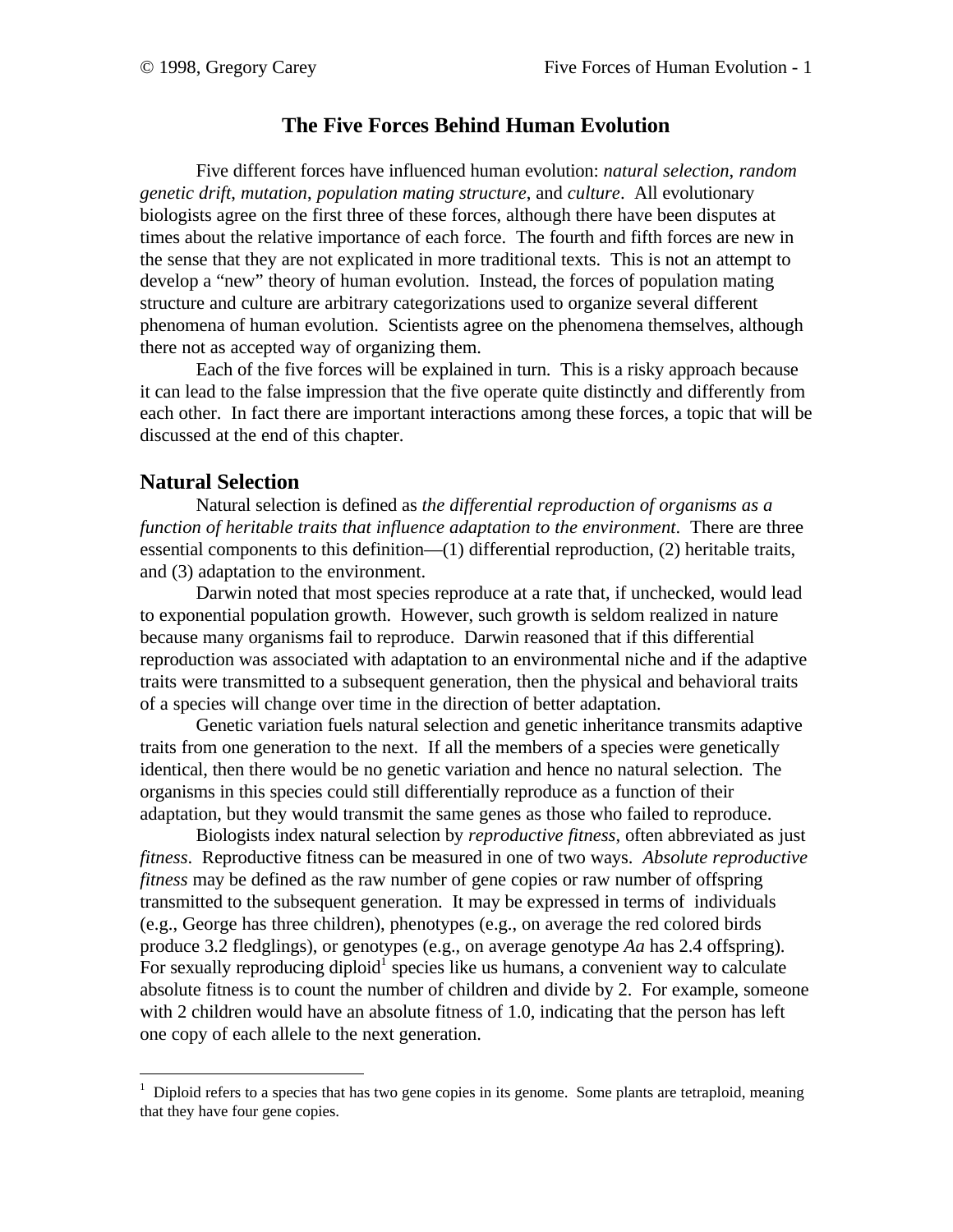The second way of measuring reproductive fitness is *relative reproductive fitness*. Relative fitness is simply the absolute fitness of an individual, phenotype, or genotype divided by the absolute fitness of a reference individual, phenotype, or genotype. For example, suppose that the absolute fitnesses of genotypes *aa*, *Aa*, and *AA* are respectively 1.8, 2.4, and 2.5. If *AA* is the reference genotype, then the relative fitness of *aa* is 1.8/2.5  $=$  .72, the relative fitness of *Aa* is 2.4/2.5 = .96, and the relative fitness of *AA* is 2.5/2.5 = 1.0. It is customary, but not necessary, to express the relative fitness of genotypes in terms of the most fit genotype.

It is crucial to distinguish reproductive fitness from desirability. The fastest, the most agile, the longest lived, and the most intelligent do not need to be the "fittest" in a reproductive sense. Fitness is defined solely and exclusively in terms of gene copies left to the subsequent generations. There is no mention of social values in this definition. A genotype that promotes longevity is more fit than one leading to a shorter lifespan only if leaves more copies of itself.

Similarly, fitness is correlated with survival but it is not synonymous with survival. Unfortunately, popular culture has equated natural selection with the term "survival of the fittest,<sup>2</sup>" implying a tooth and claw struggle in the jungle. Natural selection often involves subtle mechanisms, some of which may actually end in the organisms death! After a perilous journey from salt water to the headwaters of a stream, salmon reproduce and then die. The male preying mantis is literally devoured by the female while in the very act of copulation.

An important part of fitness and natural selection is competition with other *conspecifics* (other members of the same species). The environment for an organism is much more than physical surroundings. It also includes the behavior of conspecifics. Hence, reproductive fitness for many organisms is defined less in terms of the organisms physical capacity to reproduce and more in terms of being able to outreproduce other consepcifics. A male gorilla, for example, can survive, be healthy, and be physiologically capable of producing many offspring. His main problem with reproductive fitness lies with other males. Unless he can entice fertile females away from an established male, his reproductive fitness will be low.

### **The Three Modes of Natural Selection**

For continuous traits, there are three modes of natural selection—*directional*, *stabilizing*, and *disruptive*. In directional selection, fitness increases with trait value. An example of directional selection is presented in Figure X.X.

<sup>&</sup>lt;sup>2</sup> The actual term was coined by the philosopher Herbert Spencer not by Charles Darwin.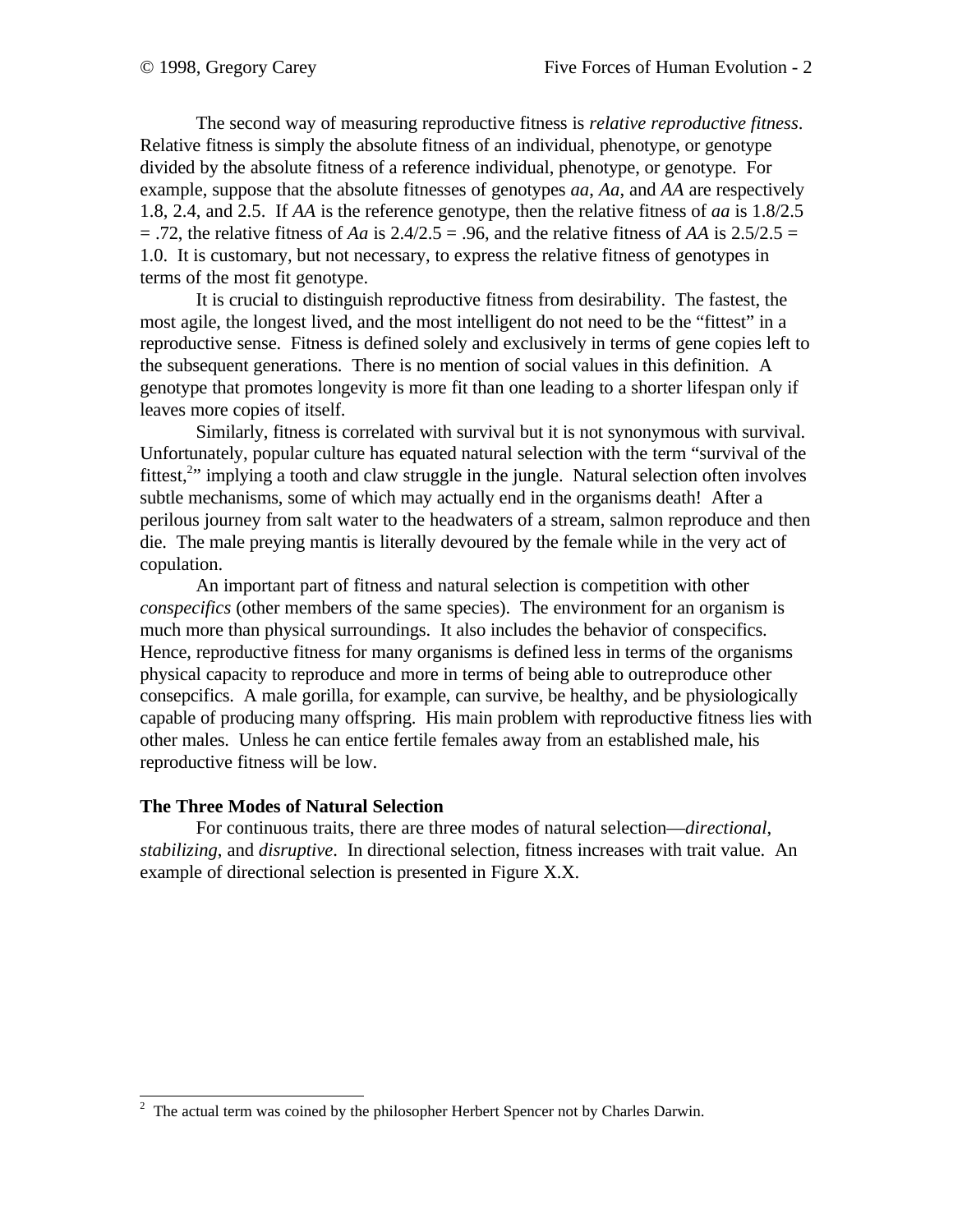

Here, the phenotype has a normal distribution (solid blue line). The fitness function (aka *selection function*) is given by the dashed red line and the relative fitness is expressed on the right hand vertical scale. Fitness is lower for low values of the phenotype and becomes progressively larger for larger phenotypic values. After several generations of selection, the mean of the distribution will shift towards the right, in the direction of increased fitness.

Most human evolutionists suspect that human brain size underwent directional selection. About 4 million years ago (mya), the brain size of our probable ancestors, the *Australopithecines*, was around 450 cc (cubic centimeters), only slightly larger than that of a contemporary chimpanzee. Around 2 mya, brain size almost doubled with the emergence of *homo habilis* and later *homo erectus*. Brain size increased so that modern humans average between 1300 and 1400 cc.

The second mode of natural selection is *stabilizing selection*. Here, trait values that are close to average have the highest fitness and fitness decreases as one moves away from the mean (Figure X.X).



In the popular mind, natural selection is almost always equated with directional selection. Yet most biologists suspect that stabilizing selection is the most frequent mode of natural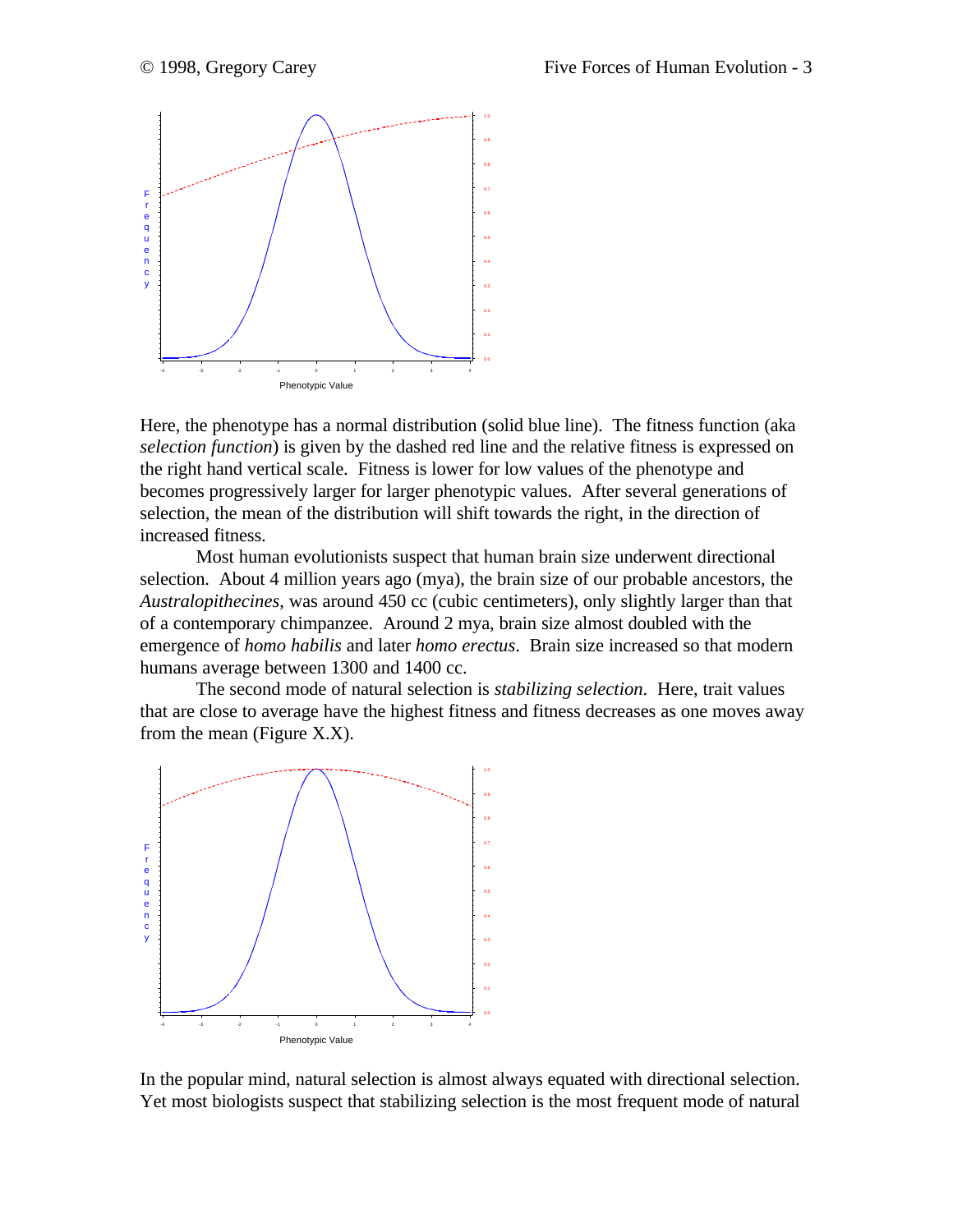selection. Most species are well adapted to their ecological niches—otherwise, they would have gone extinct many eons ago—so being somewhere around the average is more likely to be beneficial than having an extreme phenotype. Stabilizing selection will not change the mean of a distribution but it may reduce the genetic variance over time.

Human birth weight is a classic example of stabilizing selection. Before modern medical interventions, low birth weight neonates had high mortality. Similarly, neonates much larger than average posed serious problems for their mothers and themselves. In terms of infant survival, it was preferable to be near the mean rather than at the extremes.

The third mode of natural selection is *disruptive selection* (Figure X.X). Here phenotypes close to the average have reduced fitness compared to phenotypes at the extremes. Disruptive selection appears to be the rarest form of natural selection and, indeed, there are few well-documented cases of it. There does not appear to be a good example of disruptive selection in human evolution. Despite its rarity, however, disruptive selection may be very important for the emergence of species. After suitable time, disruptive selection can lead to bimodal distributions which might eventually lead to different species.



#### **The Effect of Natural Selection**

The ultimate effect of natural selection is to *change allele frequencies*. It operates only on what is already present in the genome of a species and makes some alleles (and combinations of alleles) more frequent and other less frequent. Nevertheless, the appearance, anatomy, and physiology of a species may change over time simply because some alleles become rare after lengthy natural selection. Programs in artificial selection where humans control the selection process are the best illustrations of the tremendous genetic variability hidden in a species' genome. All contemporary strains of dogs had their origin in the wolf. The fact that dogs come in all sizes (from chihuahua to wolfhounds), color patterns (dalmations to golden retrievers), and temperaments (high strung terriers to phlegmatic basset hounds) is due to deliberate selection of rare allelic combinations in the wolf genome<sup>3</sup>. Yet despite these differences, many dogs can still reproduce with wolves.

<sup>&</sup>lt;sup>3</sup> Of course, a few mutations here and there have probably helped along the way.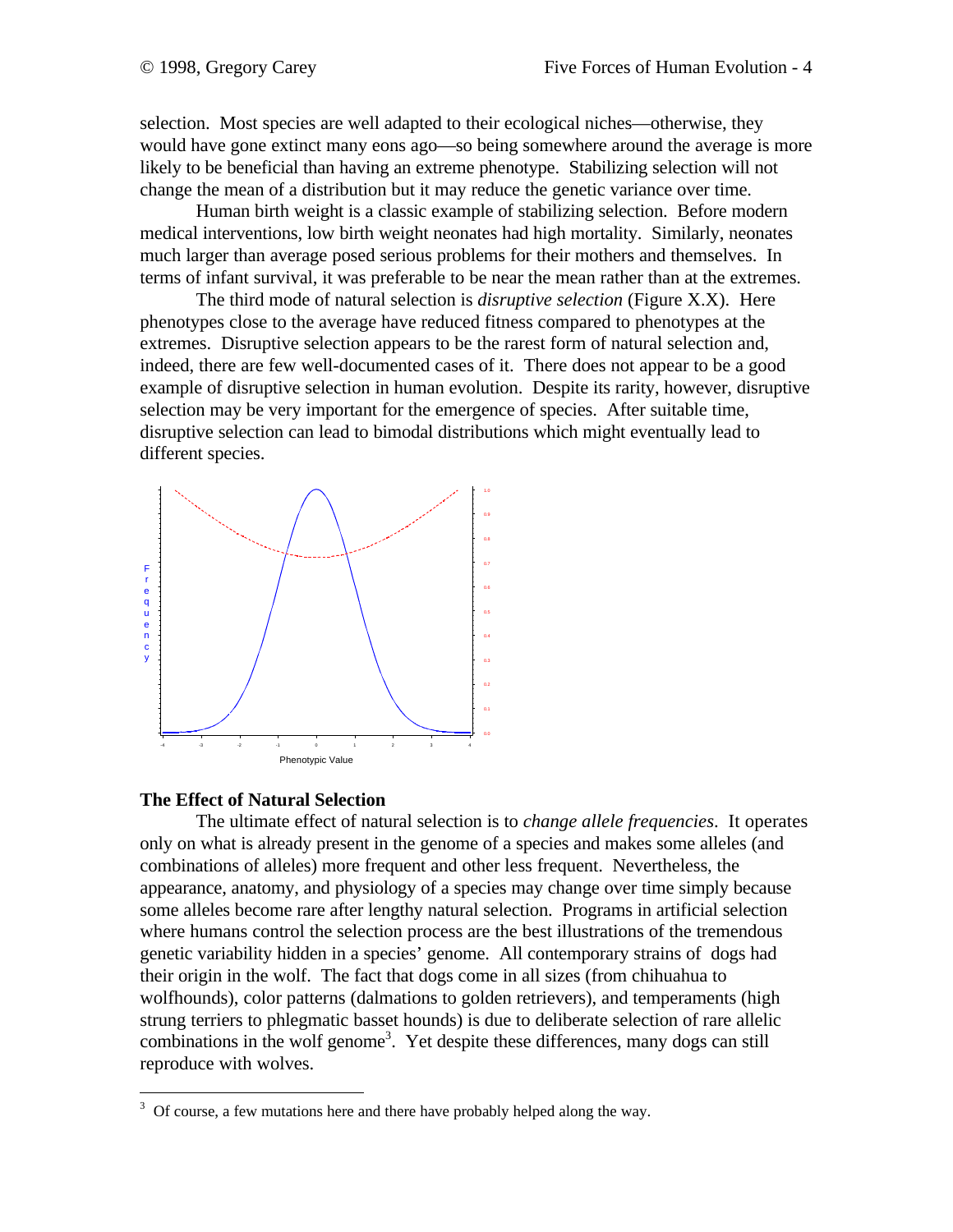# **Genetic Drift**

Genetic drift is defined *as the change in allele frequencies over time due to chance and chance alone*. To illustrate drift, imagine the change over time in allele *A* in a small isolated population of 10 individuals. Suppose that the frequency of *A* is .50 and the frequency of the other allele, *a*, is also .50. Hence, with 10 individuals, there will be 20 alleles—10 *A* alleles and 10 *a* alleles. In transmitting alleles to the next generation, the probability of transmitting *A* is the same probability as flipping a fair coin 20 times and getting 10 heads and 10 tails. This is the most likely of all possible outcomes, but the probability of this outcome is only .17; the probability of an outcome *other than* an even 50/50 split is  $1 - .17 = .83<sup>4</sup>$ .

Suppose that we actually flipped the fair coin and ended up with 12 heads (or *A* alleles) and 8 tails (or *a* alleles). The frequency of *A* is now .60. The probability of transmitting allele *A* to the next generation is equal to flipping a *biased* coin that has a 60% chance of heads and a 40% chance of tails. In 20 flips of this biased coin, the most likely outcome is 12 heads and 8 tails, but once again the probability of this single event is only .18. Again, we are more likely to experience an outcome *other than* a 60/40 split.

Suppose that we flipped this biased coin and ended up with 13 heads and 7 tails. In this generation, the frequency of *A* is .65. In the next generation, the probability of transmitting *A* is equal to the flip of yet another biased coin, but one that has a probability of heads being .65.

You can see how chance changes in allele frequencies in one generation alter the probability of transmitting the allele to the next generation. The process of genetic drift is equivalent to tossing biased coins in each generation. The degree of bias is determined by the allele frequency in that generation. As a result, a plot of the frequency of allele *A* by generation should show that *A* usually changes in frequency from one generation to the next.

Figure X.X illustrates the principle of genetic drift in three populations—one of size 10, one of size 100, and one of size 1,000. There are two salient issues about drift illustrated in this Figure. First, note how the line for the smallest population "bounces around" more than that for the population of size 100 which in turn is more variable than the lime for the largest population. This phenomenon is due to the fact *that the most important factor influencing genetic drift is population size*. Drift will be greater in smaller populations. As population size increases, the effects of drift diminish.

 $\overline{a}$ <sup>4</sup> For the mathematically inclined, the probability of any outcome follows a binomial distribution.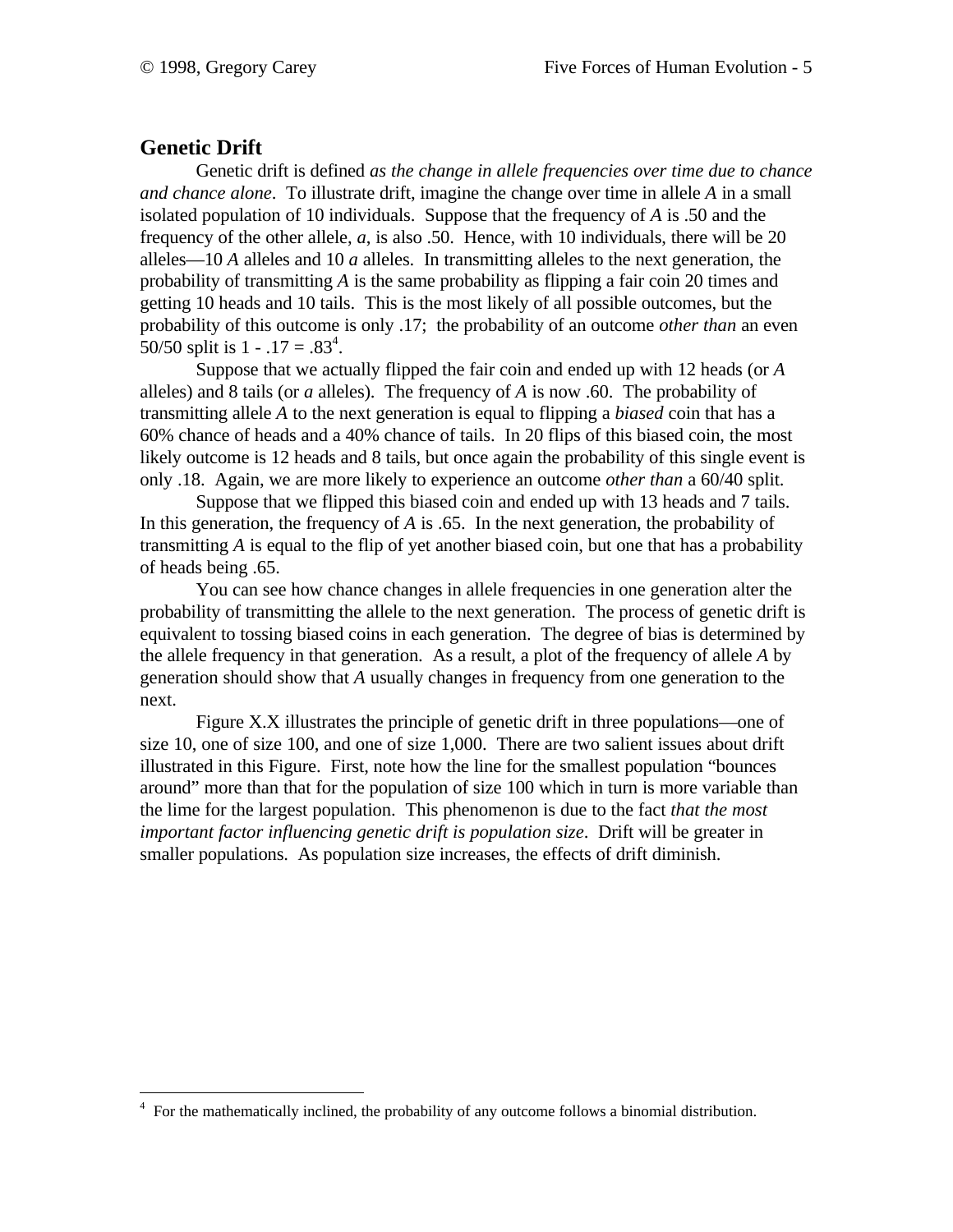

The second important issue in Figure X.X involves the line for the smallest population. At generation 19, there were only 5 *A* alleles and 15 *a* alleles, so the probability of transmitting an *A* allele is 5/20 = .25. By dumb luck, no *A* alleles were transmitted to the  $20<sup>th</sup>$  generation. Once this occurs, allele *A* is lost from the population. Geneticists call this phenomenon *fixation*. In this case allele *a* is fixed in the population. The only way to get allele *A* back is by mutation or immigration of an individual with *A* into the population.

Whenever the population size is small, the ultimate effect of drift will be to fix alleles. That is, if the process of drift continues over a large number of generations, then eventually one of the two alleles, *A* or *a*, will become fixed. Which of the two alleles becomes fixed is a matter of chance.

The role of drift in evolution has been hotly debated. If we find a polymorphism in a gene among contemporary humans, does that polymorphism reflect the effects of drift, the effects of natural selection, or some combination of drift and natural selection? Because we lack a time machine to travel back and sample DNA, there is no easy answer to the question. Geneticists weigh substantive issues ("what is the gene product for?") and educated guesswork about early human evolution ("how useful was this gene product in the millenia when humans were hunter-gatherers?") to arrive at a common sense solution. Clearly, the genes responsible for the development of the eye and the neural circuitry and mental computations that result in vision were heavily influenced by natural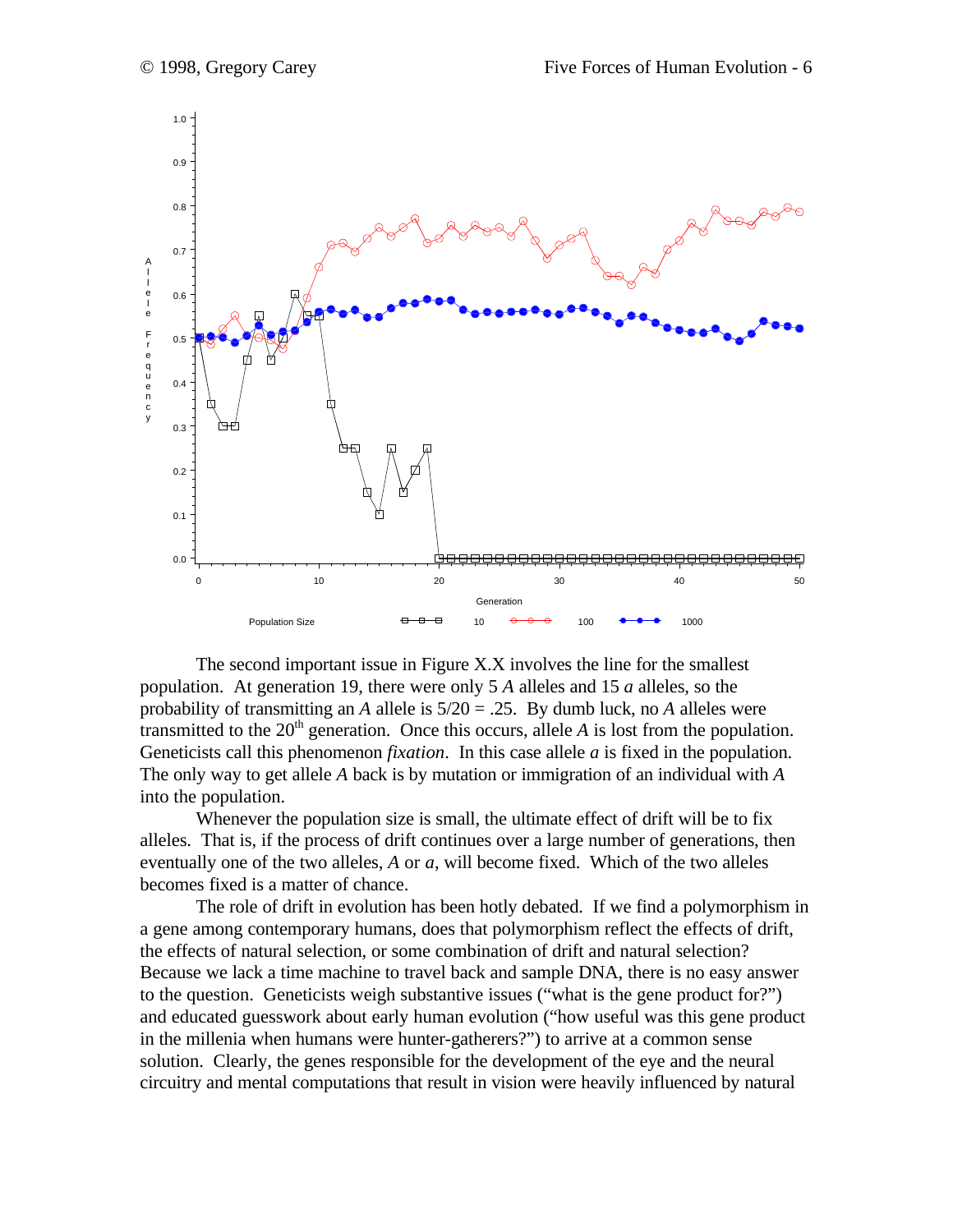selection. But the same may not apply to those polymorphisms that influence contemporary myopia (near sightedness).

### **Mutation**

Mutation is defined as *an error in copying the DNA*. There are several different ways to classify mutations. Here, we use two different classifications, the first depending upon the type of cell and the second on the amount of DNA. In terms of the type of human cells affected by mutation, geneticists distinguish *somatic mutations* from *germinal mutations*. Somatic mutations influence somatic cells—i.e., all cells of the body other than those that directly produce the gametes (sperm and egg). Germinal mutations affect the cells that directly turn into the gametes.

Because there are many more somatic than germinal cells in us humans, the vast majority of detectable mutations are somatic. Somatic mutations may have no discernible effect on an organism when, for example, they take place in a unused section of DNA, or they can influence the physiology of the cell (and the cell's daughter cells) when they occur in a coding region or a regulatory region of DNA. In some cases, somatic mutations result in abnormal cell growth, ranging from benign moles to malignant carcinomas. Although somatic mutations can affect the reproductive fitness of the organism experiencing them, they cannot be passed to offspring.

Germinal mutations, on the other hand, are the life force behind evolution. The ultimate effect of mutation is to *introduce new genetic material*. Without germinal mutation, there would be no genetic variation, no natural selection, no genetic drift, and hence, no evolution. According to contemporary evolutionary theory and modern reproductive biology, germinal mutations are the only method of introducing *new* alleles and *new* arrangements of DNA into a species. All of the other forces of evolution change allele and/or genotypic frequencies; they do not introduce new genetic material.

The amount of genetic material affected by mutation can range from a single nucleotide (as in the sickle cell allele for β hemoglobin) to a whole chromosome (as in most cases of Down's syndrome). Mutations that influence a single nucleotide are called *point mutations* and have generated an important class of polymorphisms termed SNPs (for *S*ingle *N*ucleotide *P*olymorphisms). Here, we will lump all mutations that influence more than a single nucleotide into a single category and term them *gross mutations*. Mutations can result in the substitution of one nucleotide for another, delete one or more nucleotides, insert a series of nucleotides, or even duplicate a series of nucleotides.

The effect of a mutation depends on where the mutation occurs in the genome. If the mutation occurs in a section of DNA that does not contain code for a peptide chain, does not regulate the production of a peptide chain, does not influence subsequent replication of the DNA molecule etc., then it may have no influence on the organism or the organism's progeny. Some mutations that actually occur in coding regions may also have no effect. For example, a mutation that changes the DNA codon from AAA to AAG will still result in the amino acid phenylalanine being placed in the peptide chain. Mutations that do not influence the ultimate reproductive fitness of an organism are called *neutral mutations* and give rise to what are called *neutral alleles*. Although neutral alleles may not be important for the evolutionary change, they are of extreme important to geneticists tracing the evolution of populations and species. For example, if two human populations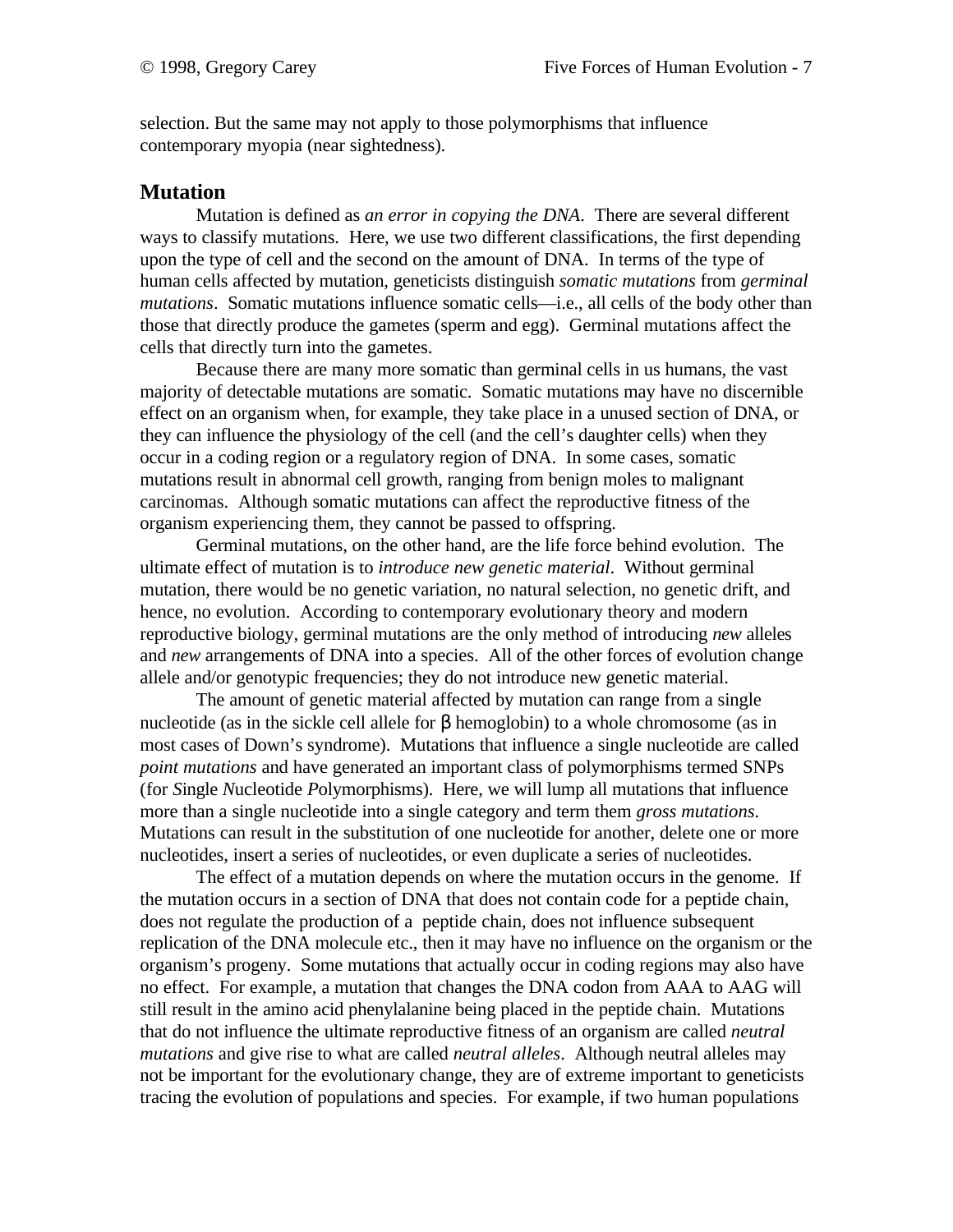diverged recently, the frequency of the neutral alleles should be similar in the two groups. But if they separated a long time ago, then the allelic frequencies of neutral alleles should differ. Similarly, the older human populations should have accumulated more neutral alleles than populations that have more recently fissioned from one another. Hence, genetic similarity as well as genetic variation on neutral alleles can assist in reconstructing human evolutionary trees.

 The most likely effect of a mutation that actually has an effect on a phenotype is to reduce fitness. Proteins and enzymes have been honed and shaped by generations of natural selection to make sure that they work appropriately for the organism. An abrupt, random change to a protein or enzyme is akin to tossing an extra gear into a finely tuned motor or capriciously rearranging a circuit on a computer chip. Most such random acts harm rather than help functioning. If the affected allele is recessive, the loss of functioning is not critical. In all likelihood, the other allele will produce a functioning protein or enzyme. Consequently, deleterious mutations can build up for recessive alleles. This is probably the reason why several hundred different deleterious alleles have been identified for any single recessive disorder.

Occasionally, however, mutations can be beneficial and increase in fitness. On the primate X chromosome, the gene for green retinal cone pigment is located quite close to the locus for red cone pigment. It is suspected that at one time there was only one gene, but a gross mutation resulted in its duplication. Further mutations altered the gene product in the duplicated locus (or perhaps the original one) so that it responded to light of a different wavelength. Natural selection favored the resulting increase in color discrimination and ultimately gave us the color vision that we primates have today.

Mutations are both rare and common depending on how they are typed. We have seen that gross chromosomal mutations are quite common in fertilizations, but the majority of embryos die in utero. Mutation rates for a single allele are very difficult to quantify. Those that occur in coding regions for dominant alleles that influence an organism's prenatal development may suffer much the same fate as chromosomal anomalies and hence be undercounted. Most geneticists, however, agree that mutation rate for an allele is rare and is on the order of one mutation for several thousand or several tens of thousands of gametes.

### **Population Mating Structure (aka Population Structure)**

Although the concept of population mating structure is implied in all texts on evolution, the actual term *population mating structure* is seldom encountered. Here, population mating structure is defined as all those factors--physical, temporal, anatomical/physiological, and behavior—that result in nonrandom mating among members of a species. To understand this concept, we must first understand the meaning of a population. A population is *a group of individuals who belong to the same species, have a characteristic set of allele frequencies, usually reside in the same geographic area, and mate among themselves*. Some examples may help to clarify a population and how population structure influences evolution.

Marmots are a genus of rodent and several species are found in only in alpine ecologies (i.e., areas far above sea level). Imagine two populations of marmots in the Rocky Mountains, one group inhabiting the alpine region of Long's Peak in Rocky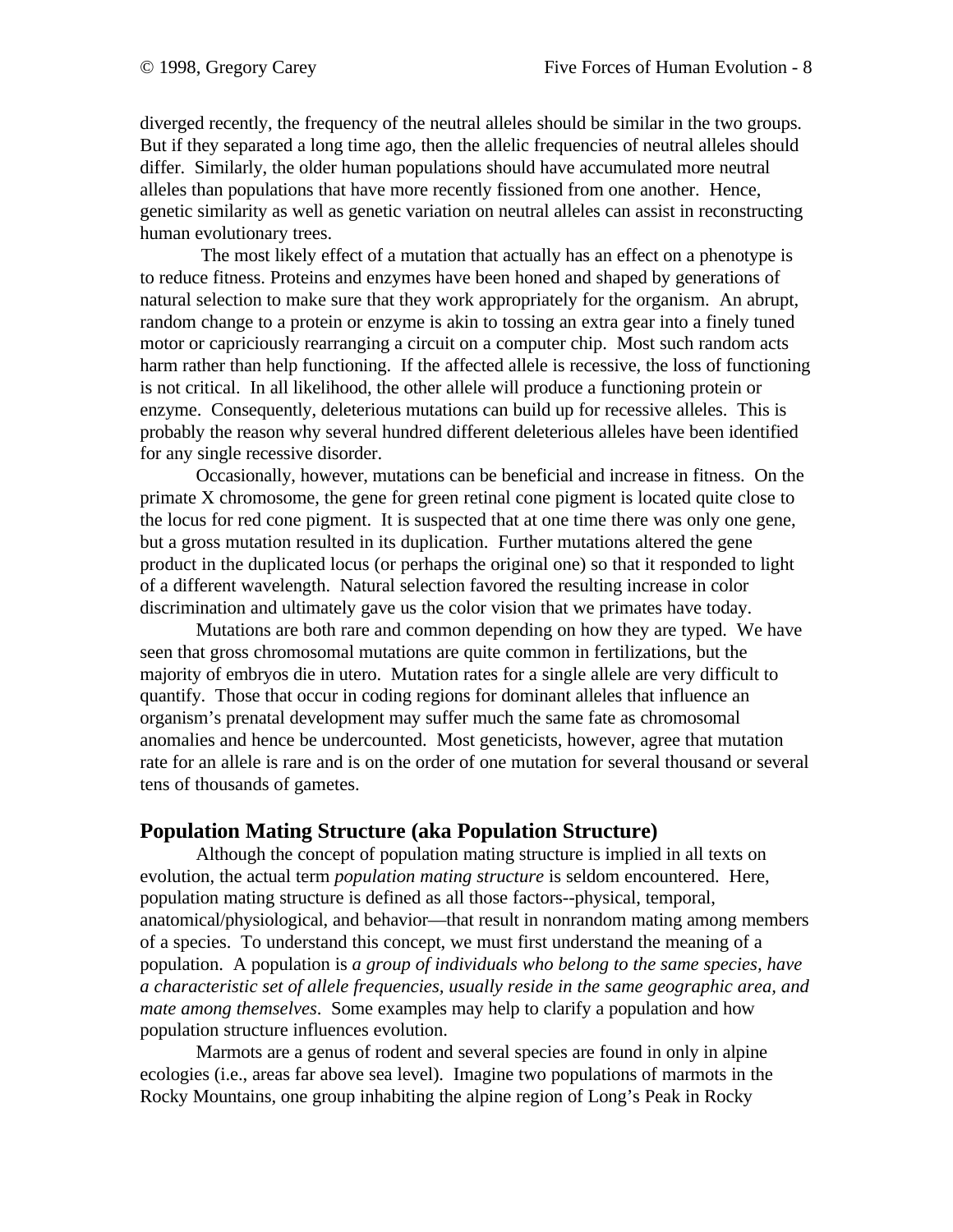Mountain National Park, the other group residing on neighboring Meeker's Peak. In order for a marmot born on Long's Peak to mate with a marmot living on Meeker's Peak, the first marmot must leave the alpine region of Long's Peak, traverse a valley, and then climb into the alpine region of Meeker's Peak. Although this may actually occur, it happens rarely. Most Long's Peak marmots are born on Long's Peak, live their whole lives on Long's Peak, and mate with marmots who have been born and raised on Long's Peak. The same occurs with marmots on Meeker's Peak. In short, the marmots on Long's Peak are one population while the marmots on Meeker's Peak are another population. Hence, *geographical separation* of populations is a major factor influencing the population structure of a species.

In some cases, different populations may actually reside in the same geographical area. Mayflies spend two years living as nymphs in the bottom of lakes and streams before they metamorphose into winged insects, reproduce, and die. Imagine mayfly nymph Elmer who has just met the love of his life, mayfly nymph Esmeralda. Elmer could be the persistent suitor who wines and dines Esmeralda every night for a year. But if Elmer is scheduled to metamorphose in an odd year while Esmeralda is programmed to change in an even year, the two will never be able to mate. Consequently, even year mayflies are one population while odd year mayflies are another population, even though the two may physically reside next to each other.

Physical and temporal separation permit different populations to evolve in different ways. Imagine that an unusually large avalanche on Long's Peak that decimates the local marmot population. With lowered population size, genetic drift may be accentuated for a few generations and alter allele frequencies. Similarly, a drought in one year may deplete the number of hatching mayflies, again intensifying natural selection and accentuating the effects of drift.

Another factor in population structure is the *founder effect* which occurs when only a few members of a species colonize a new territory. The South American finches that originally colonized the Galapagos islands (and provided Charles Dawrin with a excellent example of natural selection) were probably few in number. Genetic drift, the effects of natural selection in adapting to a new environment, and their geographical isolation contributed to their evolution

The amount of *immigration and emigration* among populations also influences allele and genotypic frequencies—large amounts of immigration/emigration reduce the differences between local populations while small amounts of immigration/emigration permit the populations to diverge.

The evolution of human populations has been dramatically influenced by physical population structure. Even today, the physical separation of human populations maintains genetic diversity that would otherwise be absent. For example, people born and raised in the tropical rain forests of the Amazon basin are more likely to mate with other people born and raised in the same geographical area than they are with, say, North American Eskimos. Even within national boundaries, there are local populations. Someone living in Nebraska is more likely to mate with a fellow cornhusker than with a Yankee from Maine.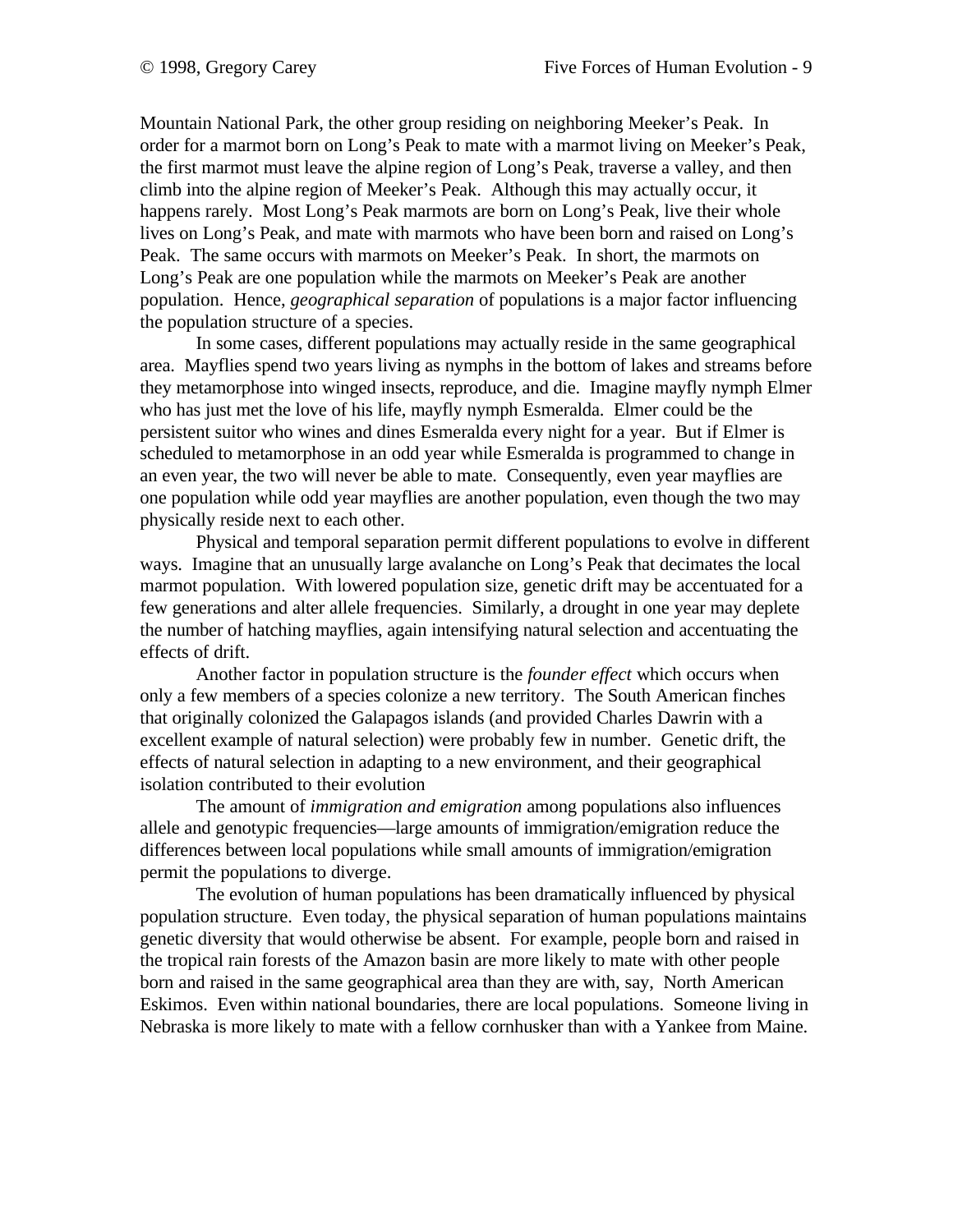$\overline{a}$ 

### **Psychological Effects on Population Mating Structure**.

One of the clearest examples of psychological influences on population structure is the phenomenon of *mate preference*. Mate preference occurs when members of one sex prefer to mate with individuals with certain phenotypes in the opposite sex. Evolution occurs when these preferences result in *actual* differences in fitness—the preferred phenotype does, in fact, leave more gene copies than the less preferred phenotypes. One account of how the peacock's tail evolved invokes mate preferences. We have all witnessed the display of a male peacock during which he fans his long tail out into a semicircle of brightly colored "eyes." The reason for the display, however, has nothing to do with human esthetics—the male wants to attract a female and mate with her. The story says that at some point in time, female peacocks developed a preference for males with large and colorful displays. Hence, they preferentially mated with males of these phenotypes. The males passed their genes on for large, colorful displays while the females passed their own genes on for *preference* for large, colorful displays. The process in which mate preferences in one sex result in differences in fitness for phenotypes of the opposite sex is called *sexual selection*<sup>5</sup>.

The evolutionary psychologist David Buss and his colleagues report strong similarity across cultures for mate preferences. When people are asked to rate or rank traits in terms of preference in a potential spouse, almost all place a "nice person" as the number one quality. Kindness, sincerity, and compassion consistently rate high. Intelligence is second …..[see Buss]. Not all traits, however, show cross cultural uniformity. The desirability for premarital chastity in a spouse varies considerably from one culture to another.

Buss's research clearly demonstrates that on average differing cultures agree on the traits that are desirable, neutral, or not desirable in a mate. But do people actually *do* what they *say*? And do (or did in the past) mate preferences result in *real* differences in fitness?

Here, the evidence is mixed. If males and females have similar mate preferences, if these preferences are strong, and if they are actually acted upon, then there should be strong spousal correlations for preferred traits. For example, if a woman—let us call her Diane—is a very nice person, highly intelligent and physically attractive, she should be a highly sought after potential spouse. Because many different men are pursuing Diane, she can have her own choice of a partner. Because Diane has her own mate preferences and has a choice of Tom, Dick, and Harry, she is likely to select a male who is also nice, smart, and good looking. A woman lacking Diane's attributes is less likely to attract someone like Diane's husband as she is a guy with her own level of mate desirability. As a consequence, we should find positive correlations among spouses for niceness, intelligence, and physical attractiveness.

<sup>&</sup>lt;sup>5</sup> Some regard sexual selection as different from natural selection, but the distinction is sematic and depends upon how one defines "environment." If the female peacock's preference is considered part of the environment to which male peacocks must adapt, then sexual selection is a variant of natural selection. If one does not accept this definition of the male peacock's environment, then sexual selection may be considered a difference phenomenon from natural selection.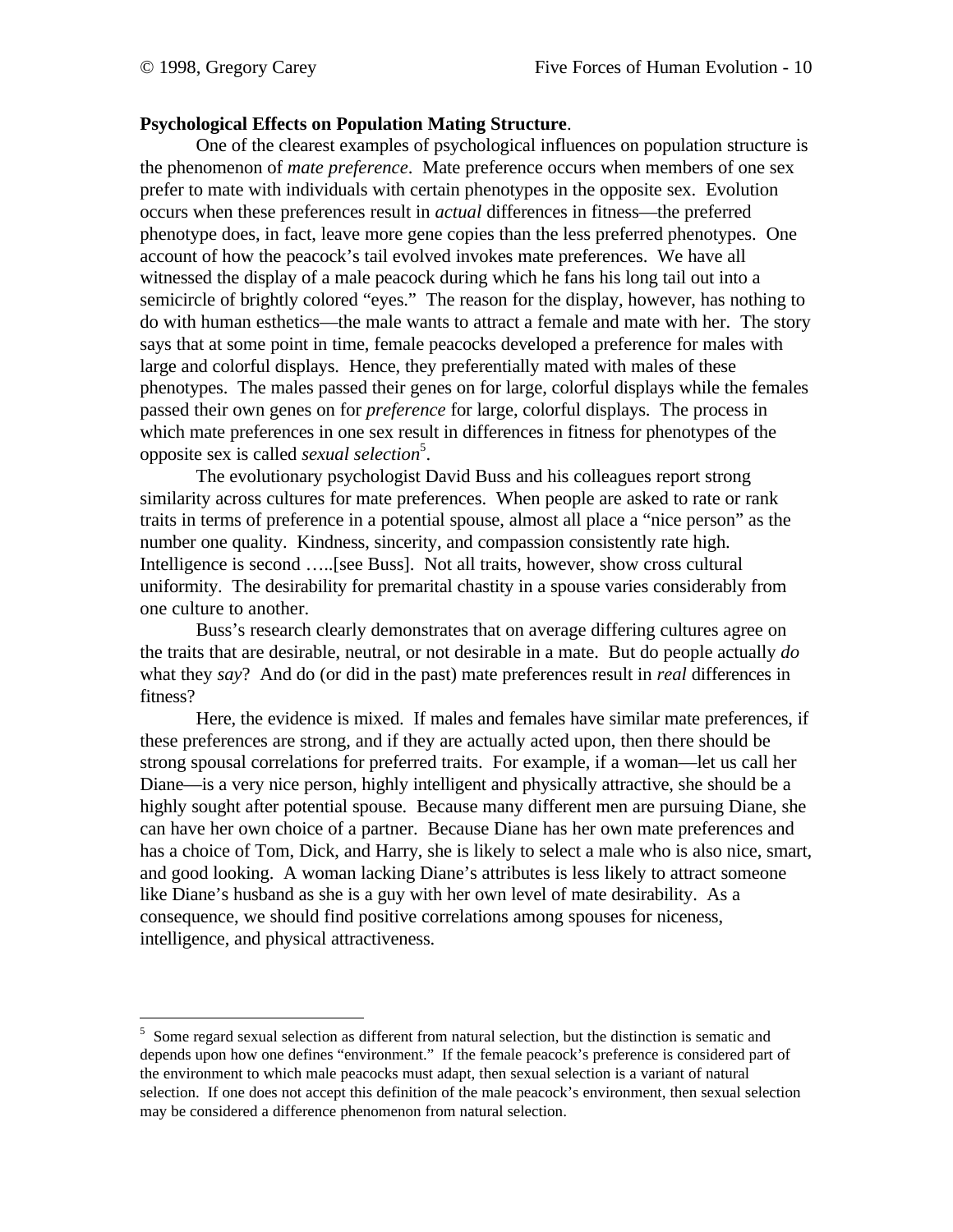Empirically we do find significant spousal correlations for intelligence and cognitive ability<sup>6</sup> (about .40) and for physical attraction (about .30). The problem comes with niceness. Virtually all the empirical data on spouses show that they are completely uncorrelated on personality traits! Consequently, contemporary personality inventories fail to tap the construct of "niceness," and/or there is really no spousal correlation in the first place. Other evidence suggests that there is no spousal correlation.

When people are asked about mate preferences, almost all agree that "personality" is the most important issue before even intelligence and physical attractiveness. In addition to niceness, people also express preference for a mate who is happy, outgoing, active, and talkative. These are attributes of the dimension called extroversion or positive affect and no studies have reported significant spousal correlations for this trait. People also express preferences against having a mate who is anxious, high strung, and worrying. These attributes comprise the dimension of emotional stability, negative affect, or neuroticism, and once again, there is no spousal similarity for this trait. In addition, few people report that social and political attitudes have any importance on mate selection. Yet spousal correlations for social and political attitudes are higher than those for intelligence!

Hence, some aspects of mate preference might reflect discrepancies between selfreport and actual behavior. People may think and even genuinely feel that an outgoing mate is more desirable than a shy one, but in the actual, day-to-day encounters with a specific person, the overt and concrete behaviors that constitute extroversion do not matter much in choosing a mate. Similarly, the failure to rate social and political attitudes highly may be due to our own underappreciation of these traits. We may think and even genuinely feel that they are arbitrary behaviors of little consequence, but when faced with a person whose attitudes are very different from our own, then attitudes become an issue in mate choice.

#### **Culture**

 $\overline{a}$ 

Culture is not unique to humans. Species of monkeys and apes—and quite possibly other mammals and some birds—can transmit information and behavior from one generation to the next. Examples include termite fishing in chimps, potato washing among macaques, and even swimming! But culture has influenced human evolution to a degree unprecedented in any other species<sup>7</sup>.

Medicine is a clear example. Our contemporary knowledge about public sanitation and antibiotics has dramatically reduced death and disability from infection, and it is ludicrous to believe that the engineering plans for an urban sewer or the chemical formula for erythromycin are encoded directly in our DNA. Instead, clever people developed new insights into the causes of infection transmitted this information horizontally to their colleagues and vertically to the next generation. And the result in all likelihood has been a reduction in the pressure from natural selection.

<sup>&</sup>lt;sup>6</sup> The spousal correlation for intelligence and cognitive ability in industrialized countries is also influenced by the social propinquity created by the educational system. For example, the social mileau of college makes it easier for college students to meet, date, and eventually marry other college students.

 $^7$  Human culture has also profoundly influenced the evolution of species other than our own. Unfortunately, an all too frequent consequence of us humans has been the extinction of other species.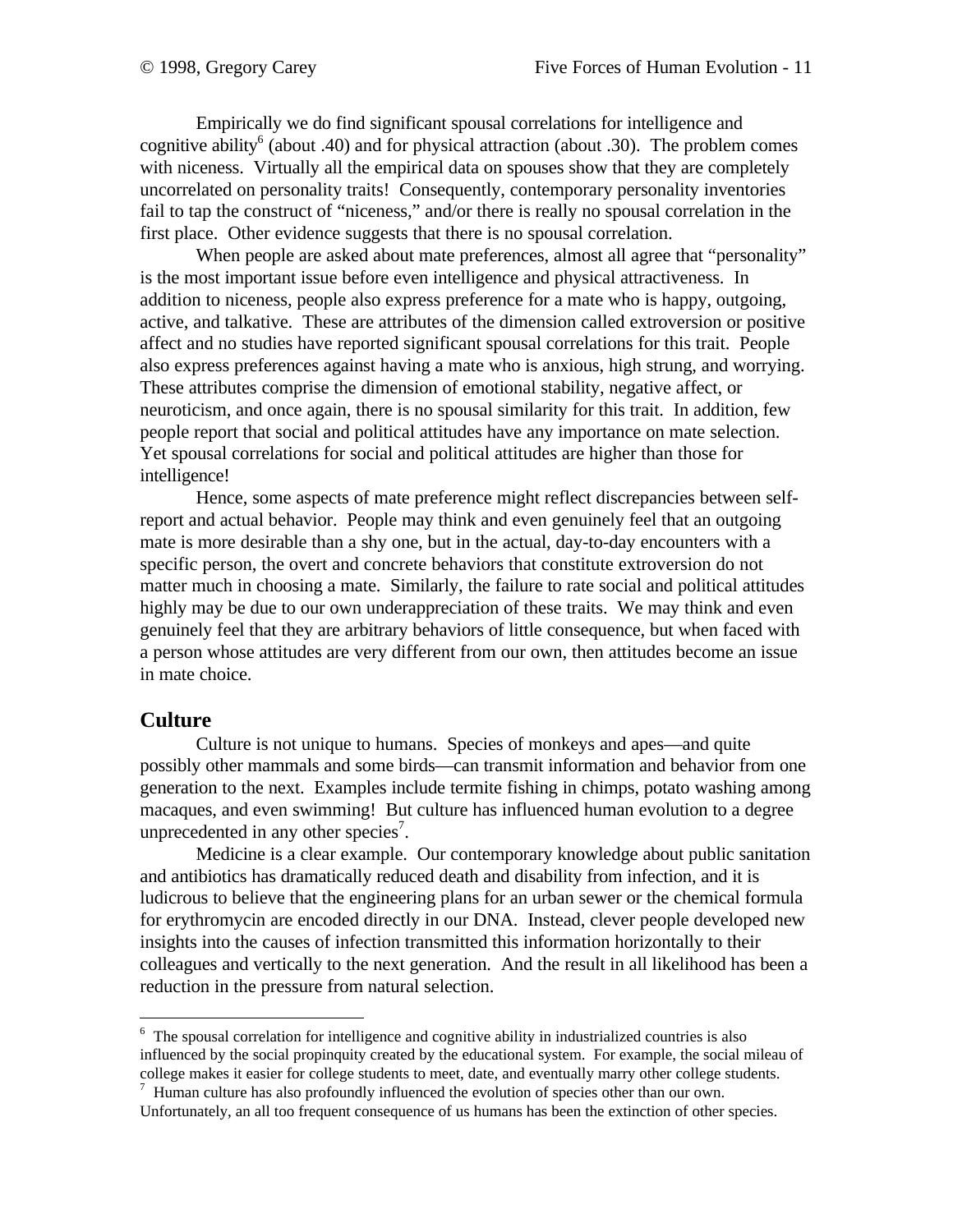There are many other examples of culture's effect on human evolution. The social and religious attitudes that are a part of culture influence allele frequencies. Feelings and beliefs on population growth, birth control, and abortion clearly influence reproductive fitness, and social and religious attitudes, like virtually all behavior, have a moderate heritability. Similarly, social attitudes about who to marry and who not to marry influence mating structure. Military culture obviously has influenced the reproductive fitness of individuals continually since recorded history began. Travel technology has made it possible for people in different parts of the world to meet and mate, removing the reproductive isolation of human populations. Domestication of the horse and camel intensified population migrations, and developments in oceanic transportation removed the reproductive isolation between Native Americans and Europeans. Even our new information age is influencing evolution. People on different continents can now meet over the Internet.

The prospect of genetic engineering is a developing cultural event that may have profound effects on human evolution. It is still much too early to predict the long term consequences of genetic engineering. For some traits, genetic engineering, even if it is technologically feasible, may not the option of choice. For example, suppose that you had a child with a growth hormone deficiency. Would you pay \$100,000 for genetic engineering or pay \$2,000 to give your child injections of growth hormone at important stages of development?

Other aspects of genetic engineering inspire awe and dread. In the past, the overwhelming effect of human culture on human has been to alter allele and genotypic frequencies<sup>8</sup>. Genetic engineering could open what may be Pandora's box by allowing science to actually create new alleles, thus changing mutation from a random phenomenon into a deliberate, scientifically guided enterprise. Suppose for example that altering the regulatory region of a few genes could allow them to operate for a longer time during fetal development and increase the number of neurons in the brain and human cranial capacity? We would have the potential for creating humans with *new and novel* genotypes that do not currently exist in the human genome. Prognosticating on the long term future is best left to science fiction writers, astrologers, and crystal ball gazers, so there is no immediate urgency to act. If history is any judge, then some parts of contemporary science fiction will turn into science while others remain fiction. In the case of genetic engineering, it is impossible at the present time to distinguish the two.

### **The Five Forces: Integration**

 $\overline{a}$ 

The five forces of evolution do not operate in five individual vacuums with each force doing its own thing independently of the other four. Instead the five forces have dynamic interactions, making it very difficult for us humans to conceptualize evolution. (We humans have problems visualizing with 5 dimensional space!) The most elaborate attempt to combine the forces is called *shifting balance theory* developed by the famous geneticist Sewall Wright.

Wright's synthesis of shifting balance theory was presented in no less than four volumes, but he offered a simple analogy for understanding it. Imagine a three

 $8\,$  An exception would be mutational effects from X-rays, atomic energy and certain chemicals.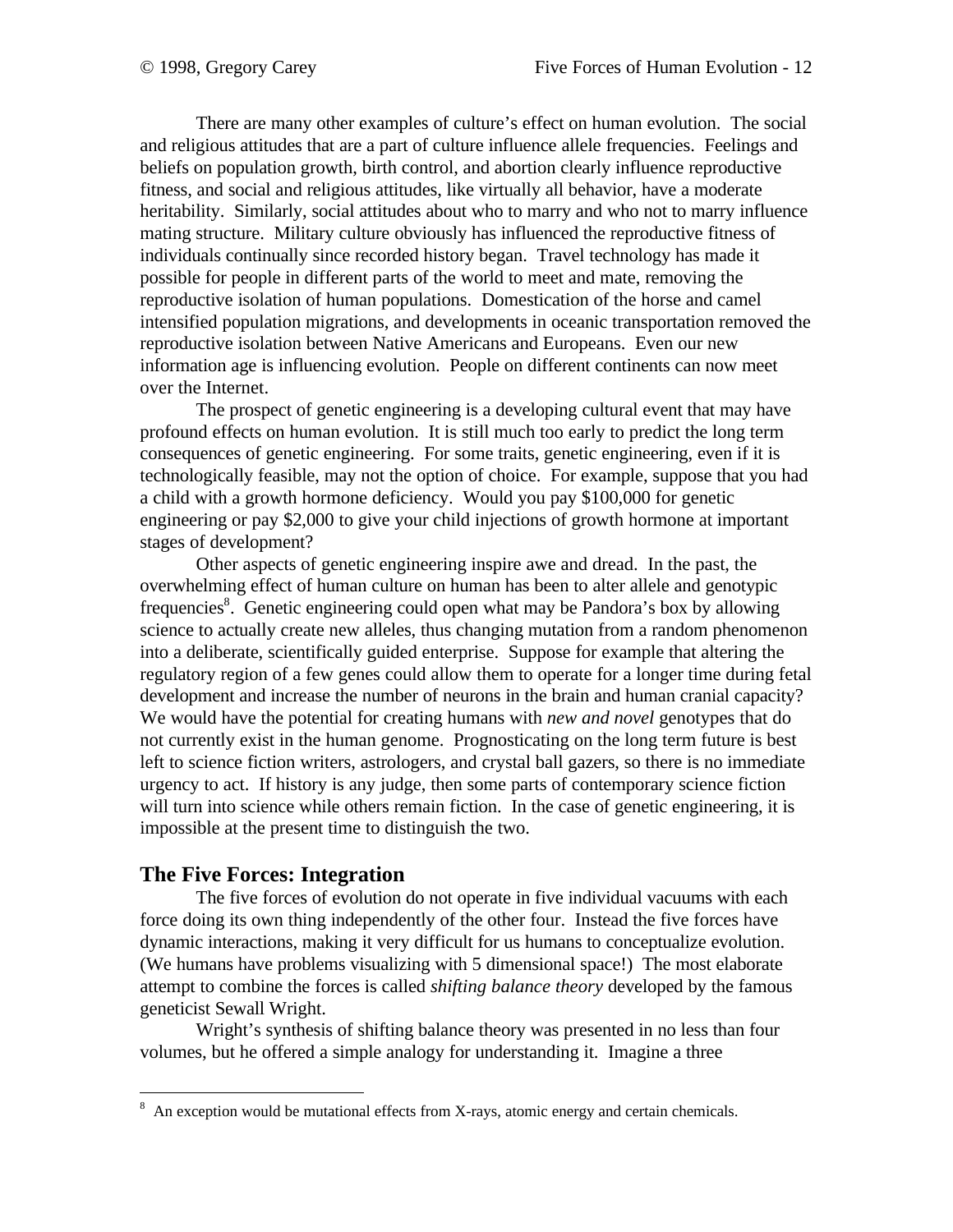dimensional map of a mountainous region that has been flipped over 180 degrees so that the peaks of mountains become deep pits and the original valleys turn into ridges. This three dimensional terrain represents the adaptive landscape of a species—the pits are regions of strong adaptation to the environment while the ridges are areas of poor adaptation. A species is represented as a blob—not a rigid and firm structure like a pin ball, but a heavily viscous blob like a dollop of heavy grease with all types of dust and dirt particles in it. Natural selection is the force of gravity.

When a species is well adapted to its environmental niche, the species (blob) resides in a pit. As the environment for the species changes, the landscape itself alters. When the environmental changes are small, the pit changes only slightly, rising a bit here or sinking a bit there. Some movement is imparted to the blob so that it appears to rock back and forth a bit, but the overall change in terrain is too modest to expel the blob from its pit. This is a situation known as *stasis* in which a species remains the same for a long period of geological time.

However, the environment can sometimes change in a big way, sometimes physically (e.g., an ice age) but often from competition from other species. When this happens, there is uplift in adaptive pit so that the terrain changes from a deep pit to a shallow bowl to, eventually, a ridge. In such circumstances, population size decreases so that the effects of random genetic drift come into play. In this scenario, drift is equal to shaking the whole landscape in an unpredictable way, and population size equals a change in the size of the blob.

As the uplift changes the pit into a ridge, the blob—much smaller and lighter than it used to be—begins rolling downhill (i.e., natural selection is moving it toward a point of adaptation). The effect of genetic drift, however, can shake the landscape so that blob is ejected from shallow depressions where gravity would otherwise keep it. Eventually the blob will be rolled and jostled into deeper and deeper pits. The species is adapting to the environmental changes. It will grow in size, reducing the effect of drift. As the shaking subsides and as the environment stabilizes, the blob will remain in the pit and another period of stasis occurs.

The blob, however, is no longer the same. During the period of intense change, the blob will have lost some particles of dirt and dust while other particles of dirt and dust have replicated themselves. This represents allele loss and the increase in frequency of rare advantageous mutations. Effectively, the blob has changed into a new species. In some cases, the blob may have split into two different parts, each eventually settling into its own adaptive pit. This is where a line branches in evolution.

The effects of population structure and culture may be incorporated into Wright's model by imagining that we place the adaptive pit under a powerful microscope. Magnification shows that what appeared to be a single blob is in fact a large series of "bloblets" that have settled into the tiny crevices among the boulders in the deep pit. Some bolblets are connected by small channels of the viscous material while others are physically separated. This denotes the spatial and temporal aspects of population structure. Mate preferences may be represented as different forms of magnetism that attract certain dust particles to others. When the landscape changes, the appearance from far away is that of a single, large blob moving when in fact it is the movement of a large number of these bloblets, all responding to the gravity.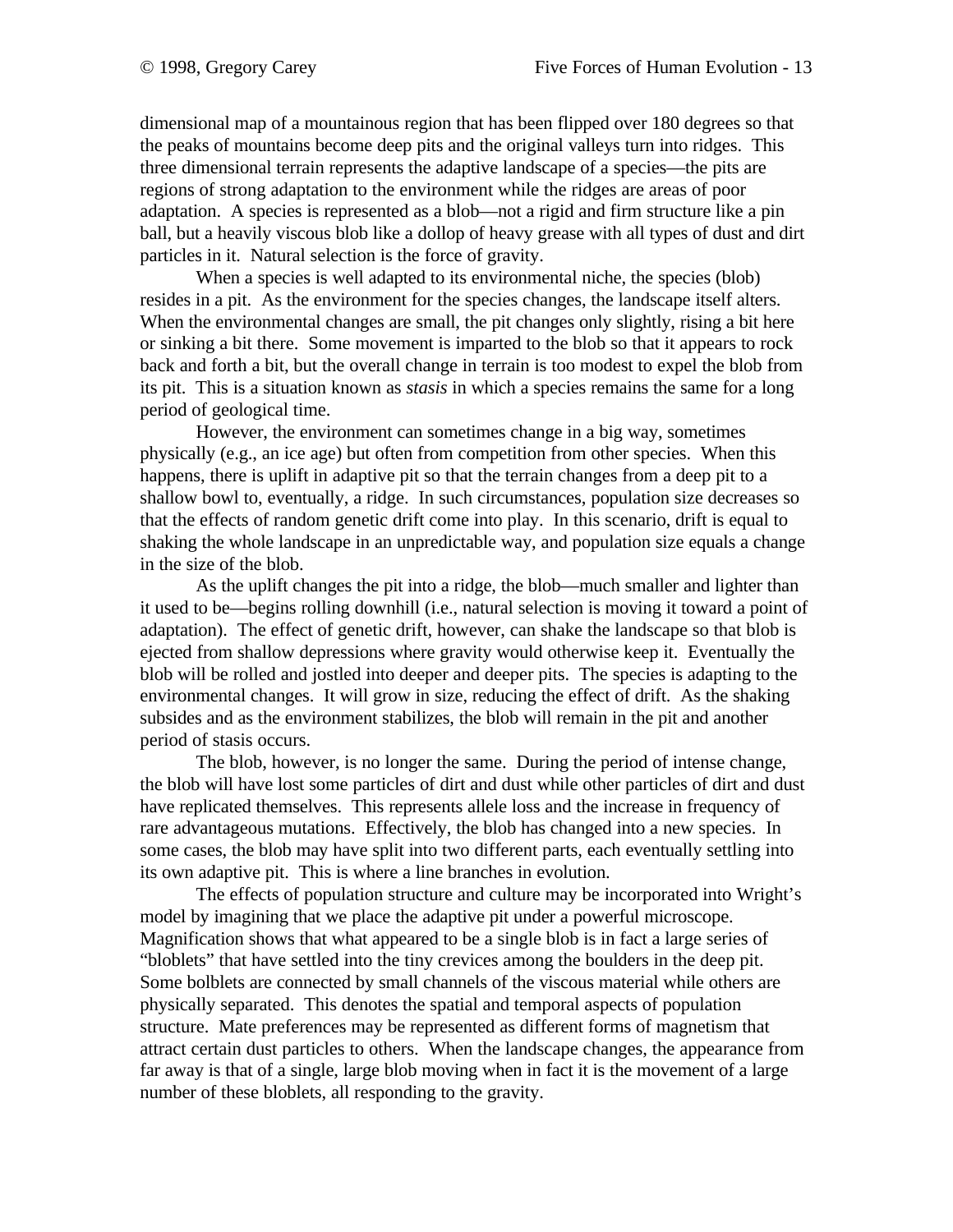Culture changes the bloblets from inanimate matter into something that can move and act on their own accord. The can now dig downwards by themselves, becoming better adapted and allowing the population size to increase. As population size increases, bloblets grow larger and merge together. Eventually, they can grow so much that they split and a portion spills over into a new unoccupied piece of territory.

Like all analogies, this account of shifting balance is not perfect. But it does demonstrate the important interactions of the various forces of evolution. When selection pressure is intense, population size decreases, allowing a greater role for drift. Viewed from a distance, the blob may appear to split apart, but under the microscope, the fusion is really an isolated bloblet going its own way. The ultimate fate for most isolated bloblets is extinction—they get trapped in small local pits where the decrease in population size is too rapid to permit them to slide into deeper adaptive areas. But occasionally, one bloblet makes it into one adaptive pit while another end in a second pit where both increase in size until another upheaval takes place.

## **Common Mistakes in Evolutionary Thinking**

### **Evolution Has a Goal**

Evolution is a *description for a process* that lacks consciousness, intentions, or goals. Tigers do not have stripes because evolution wanted them to blend in against a forested background where the sun highlights one area but leaves an adjacent are in deep shade. Tigers have stripes because at some point in their past striped tigers outreproduced other tigers. If things had gone differently, tigers may well have had spots like leopards and jaguars. Writers speak of evolution as "working towards this" or "acting against that" because it is difficult to speak about a process without attributing some sense of agency to it. "The sun warms the earth" is a descriptive statement; it does not mean that the sun consciously changes its physics in order to keep the earth warm. Similarly, "evolution made us humans smart" is also a descriptive statement. Evolution did not "intend" for that to happen. It just happened.

#### **Evolution Works for the Species**

Older writings and TV documentaries often spoke of the working of evolution as being "for the good of the species." Lacking sentience, evolution does not work for the good of anything, even individuals. Species are a necessary consequence of evolution because of genetic transmission and, in sexual species, because of the requirement that one have the anatomy, physiology, and behavior to allow successful mating with others.

In *The Selfish Gene*, Richard Dawkins argues that evolution is really a case of some forms of DNA being able to outreplicate other forms of DNA. In the process, DNA can develop any type of mechanism that assists in its own replication, even when the mechanism involves inhibiting rival forms of DNA from replicating. A chicken's egg was not developed for the good of the good of chicken species. Instead, the chicken is an egg's way of making another egg.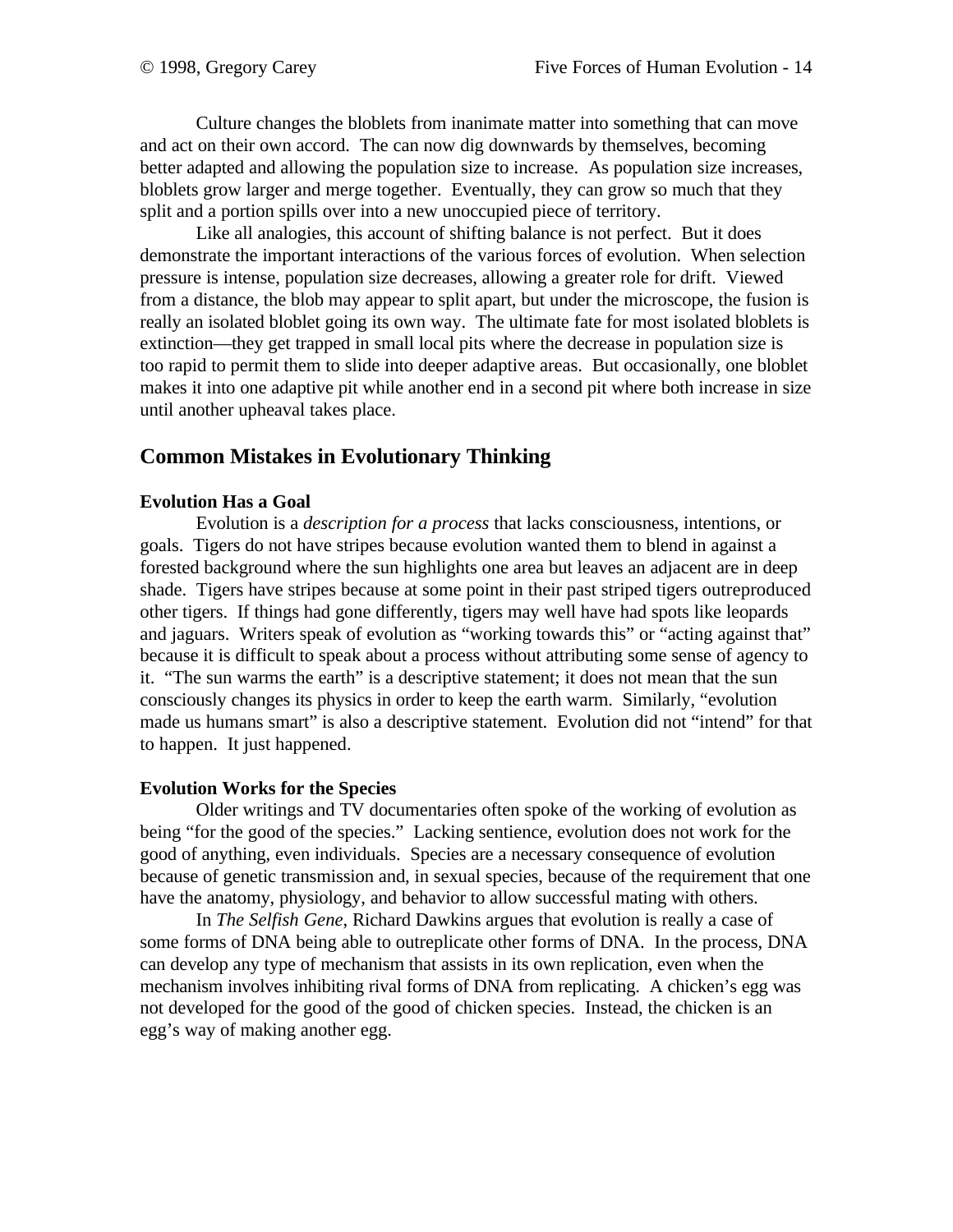### **One Dimensional Thinking**

Few humans can visualize anything more than three dimensions at one time, so when systems involve a number of different interacting forces, we cannot simply close our eyes and picture the landscape. In such cases, there is a temptation to keep everything else constant and allow only one dimension to vary. In general, there is nothing the matter with this approach, but it may run into problems in a highly interactive and complex system like evolution.

### **Natural Selection Explains Everything**

There is a tendency to take aspects of human anatomy, physiology, and behavior and explain them in terms of natural selection having acted *directly* upon them. In the long run, it *may* turn out that the direct effects of natural selection explain most everything, but our knowledge of human evolution is so embryonic that we cannot make that claim today. Indeed, contemporary knowledge of genetics encourages a skeptical wait-and-see attitude.

Sewall Wright argued for the principle of *universal pleiotropism*—the fact that any single gene influences several different phenotypes. Even if this principle is not universal, it certainly applies to a large number of loci. Consequently, if natural selection operates on one trait, there are likely to be changes in several other traits. Deliberate and controlled experiments on selection in plants and animals bear this out. For example, John DeFries derived two lines of mice, one selected for high activity, the other for low activity. It turned out that the two lines also differed in defecation rates, even though there was no direct selection for defecation. We humans defecate about once a day, not many times a day like many other mammals. Undoubtedly, one can concoct some selective advantage for our behavior, imaging for example that it reduced the scent trail left by a group of protohumans moving through the savanna. But historically, once a day defecation may have been a byproduct from selection on a different trait.

Similarly, many traits today may be secondary byproducts of evolution, a phenomenon that Darwin referred to as *pre-adaptation*. It is unlikely that early hunter gatherer populations experienced direct selection for operatic talent or the ability to memorize long lists of nonsense syllables. Instead, the evolution of cognitive abilities and a sophisticated vocal system opened the door for these behaviors to emerge as secondary consequences.

The effect that genetic drift had on human evolution is impossible to establish at the present time because drift is a random and chance process. Some anatomical differences among various human populations may have arisen simply by dumb luck because the populations were initially established by a small number of migrants.

### **Evolution and Optimization**

Herons, pelicans, osprey, and loons all catch fish for a living, but they do so in quite different ways. A heron stands motionless in shallow water patiently waiting for a fish to swim by. When this happens, the heron swiftly grabs the fish with its long, extended beak. Pelicans fly ten to thirty meters over water looking for fish near the surface. When the pelican spots a fish or a school of small fishes, it goes into an abrupt dive and crashes into the water, attempting to scoops up the prey in its pouch. Ospreys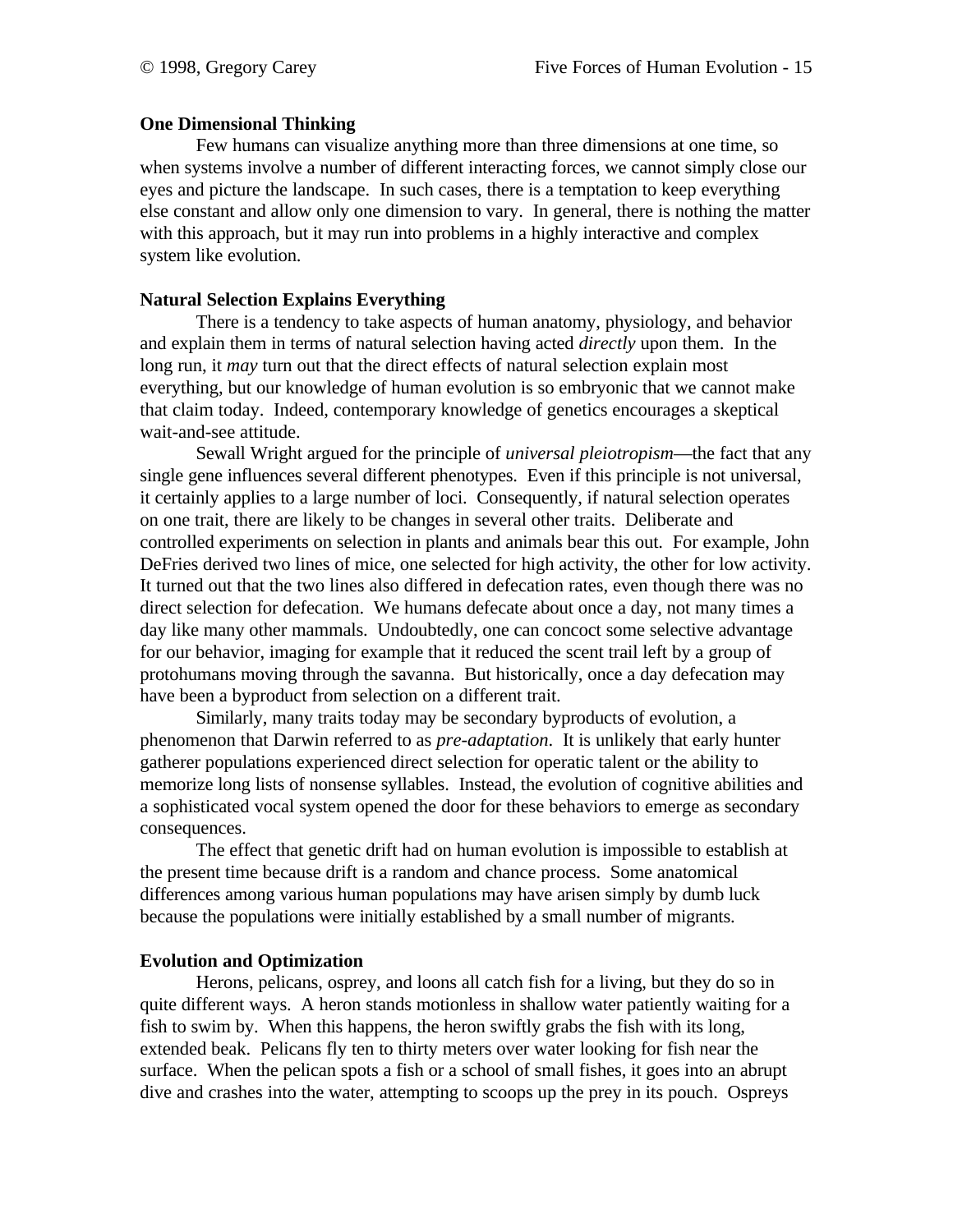soar high above water. When the osprey finds a fish near the surface, it go into a deep dive and grabs the fish with its talons. Loons paddle on the surface like ducks. When the loon spots a fish swimming underneath, the loon dives and swims after the fish.

The different strategies for fishing illustrate that evolution does not find the global optimum. Instead, it finds *solutions*, some of which may be *local* optima. To use the shifting balance landscape, evolution has resulted in the heron, pelican, osprey, and loon living in their own adaptive pits. It does *not* guarantee that all four species *must* end up in the deepest pit in the whole landscape. There is no "best" solution for a bird to catch fish. Instead, there are several different solutions and as long as a species finds *one* of them, it is perfectly ok.

To complete the analogy, when there is upheaval in the adaptive landscape, a blob is more likely to end up in a pit close to the one in which it started rather than a pit at the opposite end of the landscape. This reflects the fact that natural selection is constrained by the genes and the phenotypes that already exist in a species. If ospreys have to become better at fishing, then natural selection is likely to work in the direction of better eye sight, stronger talons, and more fluid aerodynamic design. It is not likely to reengineer the osprey to make it look and behave like a pelican.

### **Confusing Relative with Absolute Fitness**

The confusion between relative and absolute fitness can lead to false inferences about evolution. When there is continuous selection against a genotype over time, then that genotype will decrease relative to the more fit genotypes. However, this *does not necessarily imply that the less fit genotypes will eventually be removed from the population*. That *may* be the case, but it is *not necessarily* the case. Why? Because the extinction of an allele or of a genotype depends on population size and absolute fitness, not on relative fitness.

To illustrate this principle, consider the data on relative fitness presented in Table X.X. Here, allele *A* confers more fitness than allele *a*. In the current generation, it is assumed that the frequency of *A* is .60. With the relative fitnesses given in Table X.X, the frequency of *A* in the next generation will increase to .605. After 100 generations of such selection, the frequency of *A* would be .92.

|          |                | Genotypic Frequencies: |             |             |  |
|----------|----------------|------------------------|-------------|-------------|--|
|          | Relative       | Current                | <b>Next</b> | After 100   |  |
| Genotype | <b>Fitness</b> | Generation             | Generation  | Generations |  |
| AA       | 1.00           | .36                    | .366        | .845        |  |
| Aa       | .98            | .48                    | .478        | .158        |  |
| aa       | .96            | .16                    | .156        | .006        |  |

Now consider the same data expressed in terms of absolute fitness (Table X.X). here, it was assumed that there was an initial population of size 100 and that individuals in this population transmitted, on average, 1.05 copies of their genes to the next generation. Hence, the absolute fitness of a genotype equals the relative fitness multiplied by 1.05.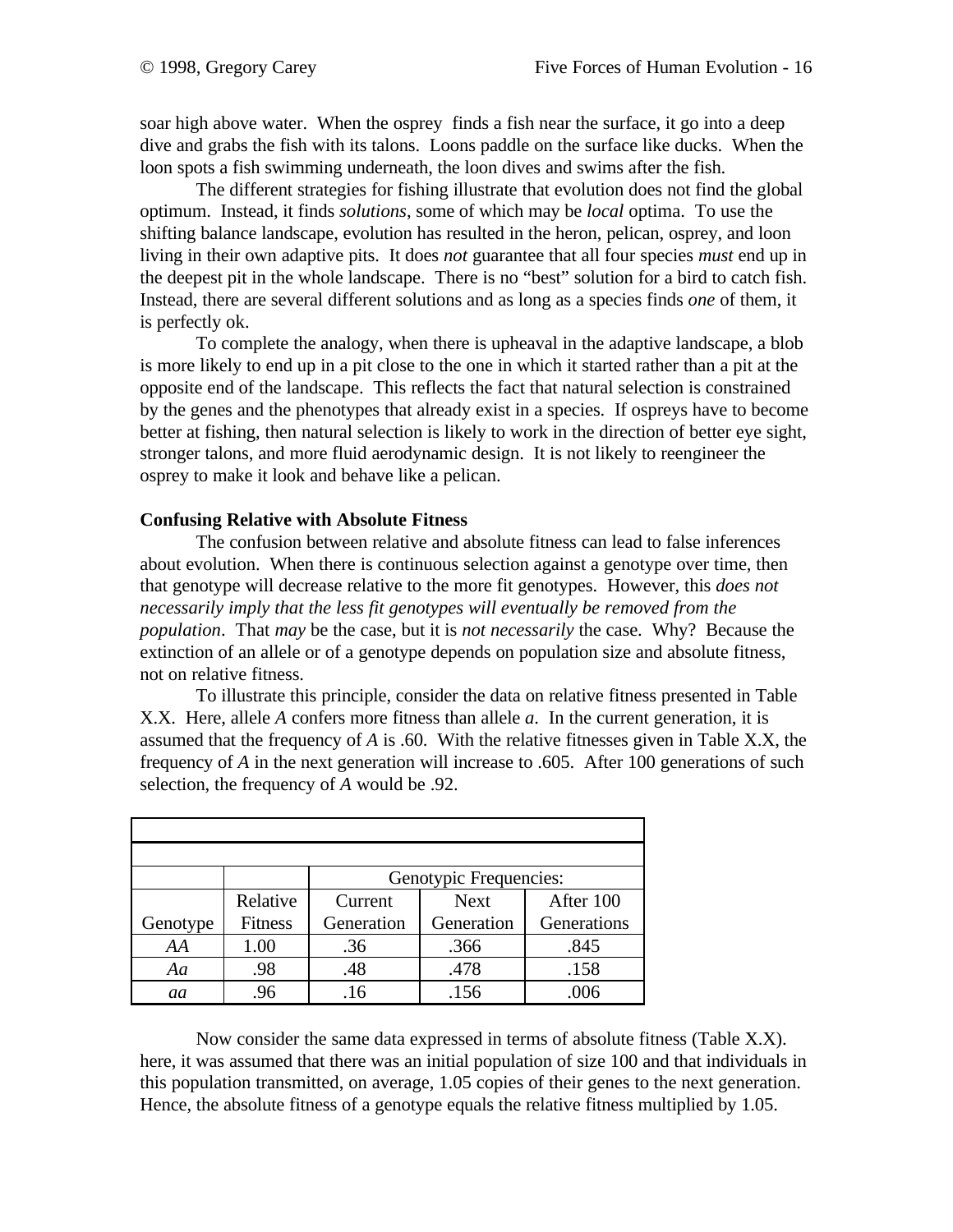|          |                | Number of Genotypes: |             |             |  |
|----------|----------------|----------------------|-------------|-------------|--|
|          | Absolute       | Current              | <b>Next</b> | After 100   |  |
| Genotype | <b>Fitness</b> | Generation           | Generation  | Generations |  |
| AA       |                |                      |             |             |  |
|          | 1.050          | 36.0                 | 38.4        | 11116.1     |  |
| Aa       | 1.029          | 48.0                 | 50.2        | 1948.6      |  |

Notice how genotype *aa* increases in absolute numbers over time. After 100 generations, *aa* is quite rare *relative* to *AA*, but its actual numbers have quadrupled.

As you might guess, the critical variable in all of this is *the rate of population growth*. When this rate is high relative to the relative fitness of genotypes, then lesser fit genotypes can increase in absolute numbers. Once their number increase sufficiently to overcome the effects of drift, then the alleles for lesser fit genotypes can remain in the population. When the rate of population growth is low relative to the relative fitness of the genotypes (or, of course, when population size is stable or decreasing), then the lesser fit alleles are likely to be removed from the population.

Since recorded history—and probably before that—the pattern of human evolution has been one of high population growth. Although natural disasters, famines, epidemics, and warfare act to the contrary, the reduction in population is local and temporary—they are irregular blips compared to the long term trend. Hence, the human genome may still contain a number of alleles that would have been eliminated had not the population been growing.

## **Human Evolution**

Anyone reading this section 50 years from know will laugh at its naiveté, and the reason for their bemused state will be justified. The discovery of new fossils, the sequencing of the human genome, and the completion of the human genome diversity project will provide new insights that alter currently cherished beliefs. This has been the history of science in human evolution, so there is no reason to suspect that the trend will change. Still, we are stuck in the present and must do the best with the available data.

Most biologists suspect that humans, chimpanzees, and bonobos (pygmy chimps) split off from a common ancestor as recently as 4 to 5 million years ago (mya). The split occurred in Africa. The ancestors of chimps and bonobos remained in the forested areas of central Africa while our own ancestors began adapting to life on the savanna—the open spaces of the African plain. One of the first evolutionary developments was upright posture. The earliest protohuman fossils, those of the Australopithecines, a Latin term for "southern ape," walked upright and had modified hands, but in many other ways resembled a chimp. They were small (between 3 and 4 feet tall), had curved fingers, and a skull with a protruding jaw, a recessed cranium, and heavy ridges behind what are now the eyebrows.

The reason for the development of upright posture is unknown, but it certainly had the advantage of permitting the Australopithecines to travel long distances and freed their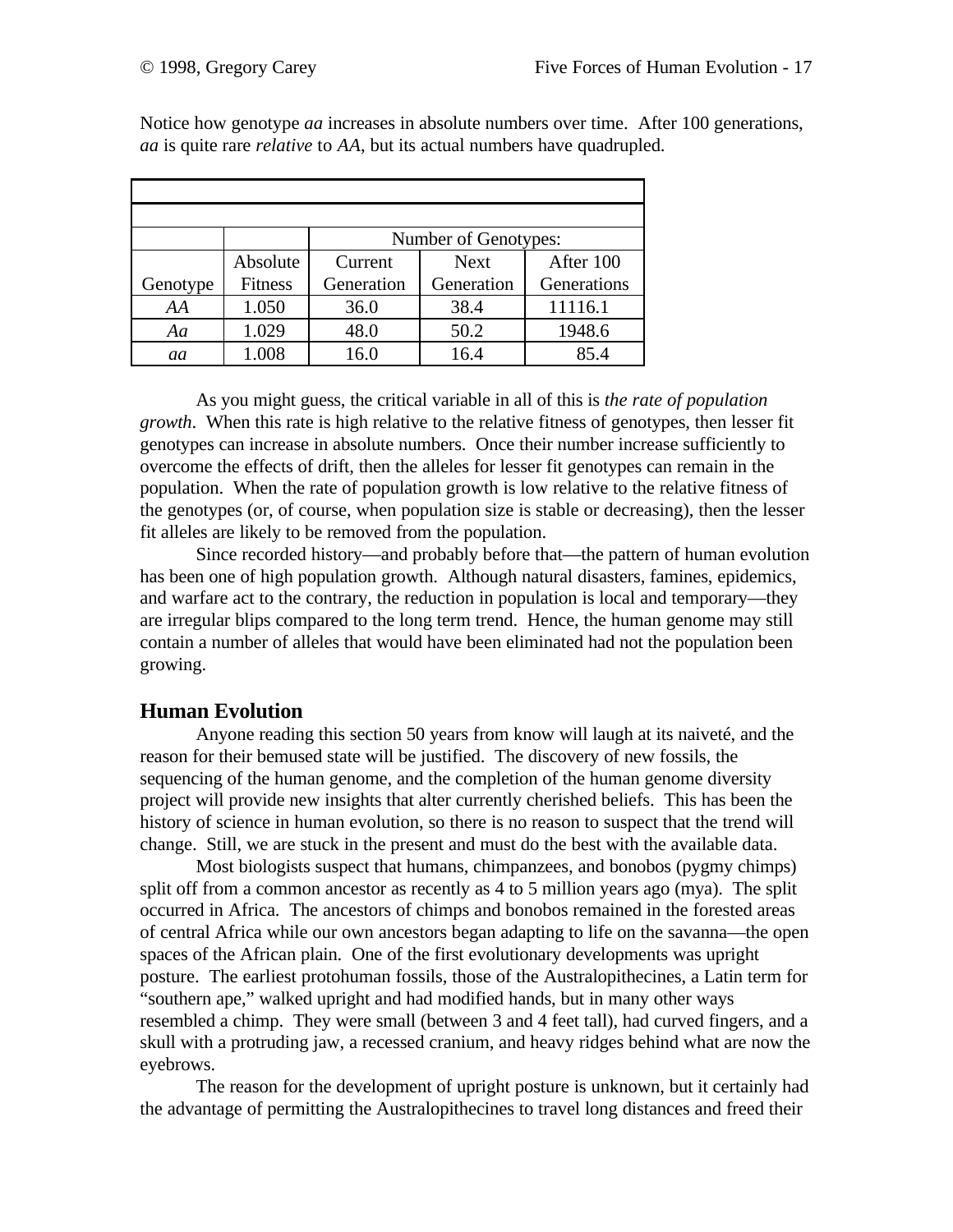$\overline{a}$ 

hands to carry objects. It is possible that they used tools and very likely that they were a highly social species as we, chimps and bonobos are today. Over the course of 2 million years, several varieties and species of Australopithecines may have cohabited together and possibly even competed with one another on the savanna<sup>9</sup>. Between 1 and 2 mya, fossils appear of two species, now termed *homo habilis* (handyman) and *homo erectus* . The upper cranium of the skull expanded and assumed a more rounded shape, permitting brain size to increase from about 450 cc to between 800 and 1200 cc. (Or perhaps, brain size increased, putting selective pressure on the cranium to increase.) The protruding jaw receded a bit, teeth became smaller, and height increased slightly. But two phenomena are striking—(1) tool use is now well documented in the form of flint and stone fashioned to act as chopping and scrapping tools; and (2) our ancestors migrated out of Africa. Fossils of this species have been found in what is now China, southeast Asia, and southern Europe. It is assumed that these species retained the sociality of their ancestors.

Over time, the cranium and brain size increased, the jaw receded, the thick brow ridges shrank, teeth became smaller, and height increased. Several different species may have coexisted in different parts of the world. As recently as 50,000 ya groups of heavily boned hominids (*Neanderthals<sup>10</sup>*) lived in certain areas of Europe and the Middle East together with a more gracile (i.e., slender) form of *homo*, assumed to be our direct ancestors.

The actual origin of anatomically modern humans (amh) has not been firmly established. The most favored theory has the support of the ever growing body of molecular genetic data on human origins. It holds that amh developed quite recently, someplace in the order of 100,000 to 200,000 ya, probably in Africa, and then migrated to other areas of the Old World where they competed with and/or interbred with existing hominids, leading to the resident hominids' extinction and/or absorption.

The alternative theory, dubbed the candelabra theory, is proposed by a small number of physical anthropologists. This theory holds that amh are the result of convergent evolution of geographically dispersed human populations that originated from the migration 2 mya from Africa. That is, after colonizing much of the temperate and tropical zones of the Old World 2 mya, the various human populations faced the same selective pressures and consequently evolved in the same way.

Although the two theories disagree as to *when* the migration from Africa occurred, both agree on the particulars of recent human evolution (i.e., evolution from 200,000 ya to 50,000 ya). Cranial capacity had increased to a range from 1200 to 1700 cc and the skeletal structure attained a gracile form very close to modern humans. Tool use—or at least the evidence of tool use—suggest that it developed into an art. Spearheads are evident as well as bone instruments fashioned to perform needlework, pictorial drawings

<sup>&</sup>lt;sup>9</sup> Preoccupation with the savanna environment may be a classic case of looking for the keys under the lampost because the light is better there. Bones in humid, forested areas decay rapidly while those in drier climates can fossilize.

 $10$  Named after the Neander Valley in Germany where their fossils were first discovered. Although the term Neanderthal today carries the connotation of a brutish and stupid barbarian, Neanderthals had the noble qualities of esthetics and respect for the dead evident in their careful burials. Why they disappeared has not been clearly established. They may have interbred with a more numerous variant of *homo* and lost their distinctive anatomy and/or been driven towards extinction by competition.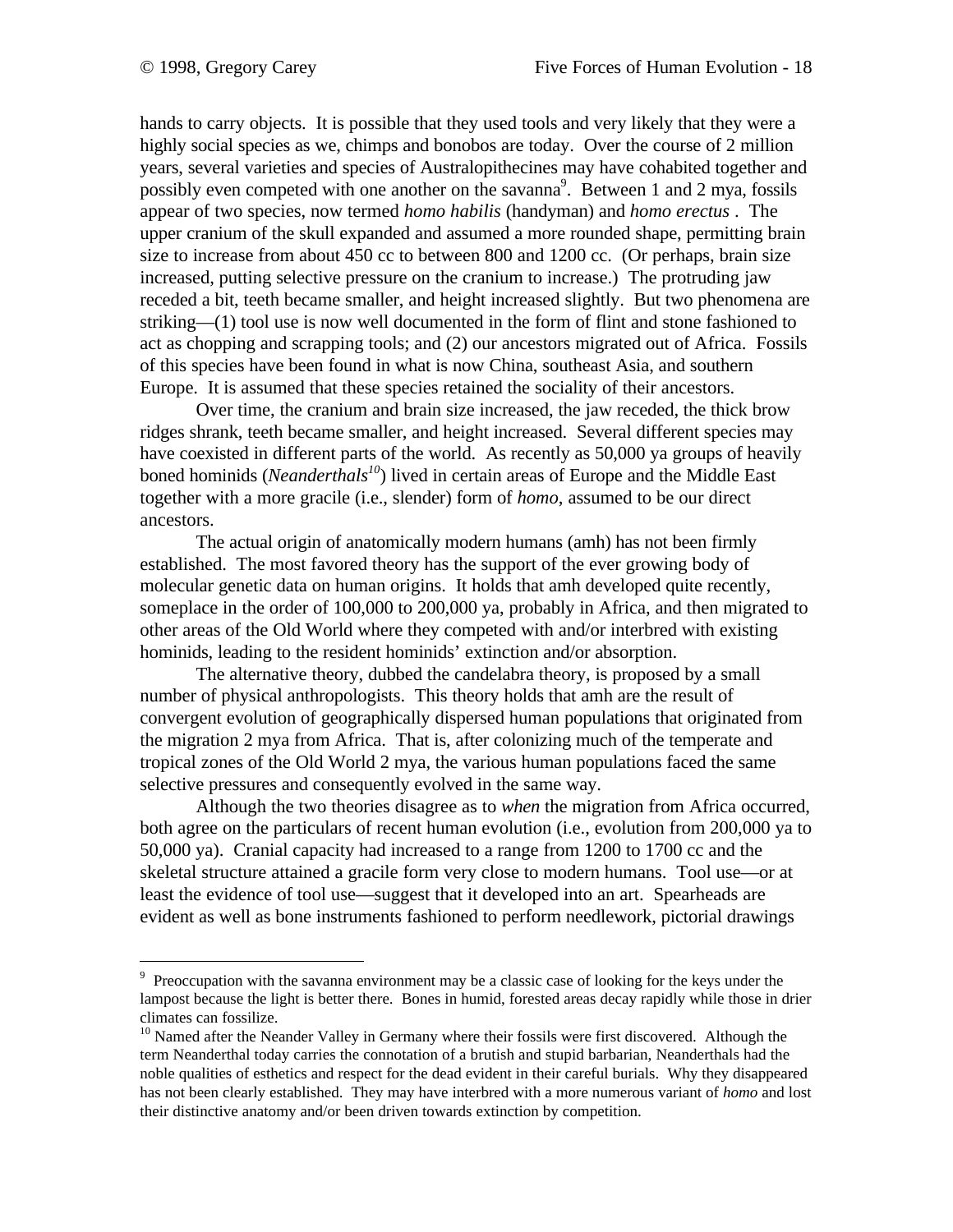appear in caves, and some implements show evidence of engraving. Undoubtedly, verbal language has developed. But human evolution was not finished by 50,000 ya. The skeleton continued its gracile development and cranium capacity still increased to give its present day range of 1000 to 2000 cc, the average today being somewhere between 1300 and 1400 cc.

Most scientists believe that early amh were foraging hunter-gathers. They lived in small, cooperative groups that would settle in a single location and hunt, dig roots, pick fruit, and possibly harvest grain until the immediate resources were depleted. Then they would move on. Many hypothesize strong sex-role differences during this period—the guys hunted, the gals gathered. The small human groups—like virtually every other mammalian omnivore—adapt to seasonal change, migrating to areas of optimal foraging and hunting at the appropriate time of year. Somewhere in the history of this—and whether it started 4 mya or 40,000 ya is anybody's guess—the mating structure changed. Some form of *homo* eventually recognized a relative permanence in mating that said something to the effect that this guy (or these guys) have a recognized relationship with this gal (or these gals) that permits them to mate, call them "their own," and transfer property and prestige to their offspring. Early *homo* also became cognizant of genealogy. Barak was not just Barak. He was also Thrug's and Amalog's son.

Everyone agrees that the increasing human cranial capacity was accompanied by an increase in intellect—memory, symbolic manipulation, learning capacity, etc. The largest anatomical differences between human and chimp brains is in the frontal lobes—those areas suspected of executive functioning, evaluation, and reason. The increase in frontal material permitted our recent hominid ancestors to develop culture beyond the simple social learning cultures of macaques, chimps, and bonobos. Our monkey and ape cousins have only the "monkey see—monkey do" cultural transmission. *Homo*'s ability to transmit culture includes simple imitation but expands into symbolic instruction. At some point *homo* could communicate the idea "don't do it that way, do it like XYZ" without ever physically demonstrating the "XYZ" behavior. Barak is no longer just Barak, and is no longer just Thrug's and Amalog's son. He is also Gortog's grandchild, even though Gortog, dead for several years, is a person unknown to the listener.

The reasons behind the evolutionary increase in brain size are not known, although there is no shortage of speculation. The need to fashion better tools, the requirements for sophisticated social interaction with conspecifics, the benefits of symbolic thought, language, and competition between human groups have all been postulated as the reason for the intelligence of hominids. It is also possible that the causes for increased brain size shifted over time, say from social communication to symbolic and rational thought to competition. Whatever the reason(s), they must have been quite important. Metabolically, the brain is a very expensive organ. Although it comprises only 2% of body weight, it consumes about 20% of the body's metabolic resources. Such an expense does not come without important evolutionary trade offs. Also, the increased brain size posed (and still does pose) difficult problems for mothers who must squeeze such a large structure from the pelvis and vagina during childbirth.

Two cultural inventions altered the environment for amh. The first (i.e., the first to be explained here, not necessarily the first temporally) was the domestication of certain animal species. A few human populations no longer had to hunt for meat. They could